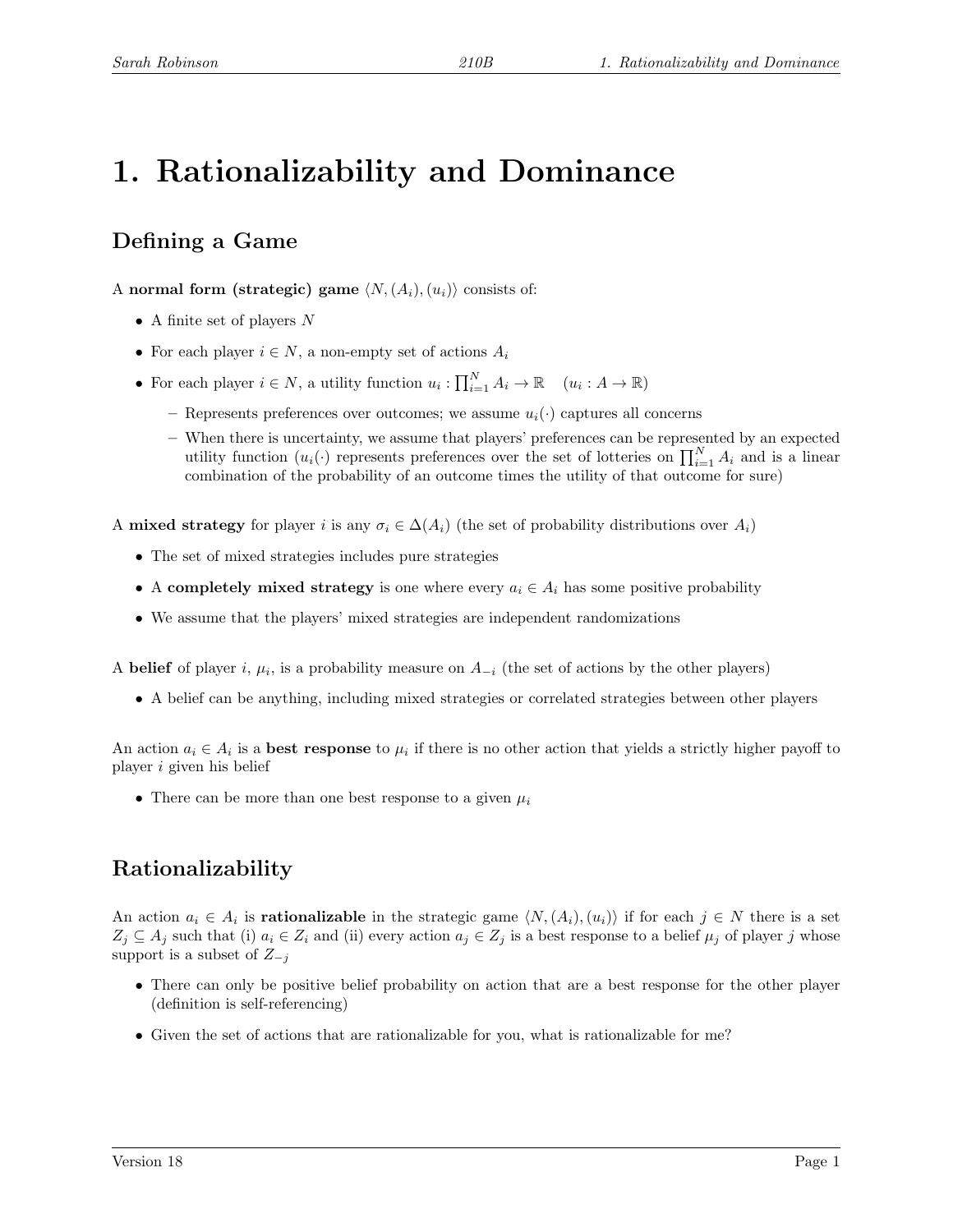## Dominance

An action  $a_i \in A_i$  is strictly dominated in the strategic game  $\langle N,(A_i),(u_i)\rangle$  if there exists a mixed strategy  $\sigma_i$  such that  $u_i(\sigma_i, a_{-i}) > u_i(a_i, a_{-i})$  for all  $a_{-i} \in A_{-i}$ 

• Some  $\sigma_i$  gives strictly better payoffs than  $a_i$  for every combination of other player actions

#### Iterated Elimination of Strictly Dominated Strategies (IESDS)

• In stage 1, eliminate a strictly dominated pure strategy for a player. In stage 2, consider only the remaining pure strategies and eliminate again. Continue until there are no more remaining strictly dominated pure strategies. The order of elimination does not matter.

#### Action  $a_i$  survives IESDS  $\Leftrightarrow a_i$  is rationalizable

• For  $N > 2$  games, requires that beliefs can be anything, as defined above (including beliefs about correlated strategies between other players); if we restrict beliefs to exclude correlated beliefs, then the set of rationalizable actions is smaller and the relationship with IESDS doesn't hold

An action  $a_i \in A_i$  is weakly dominated in the strategic game  $\langle N,(A_i),(u_i)\rangle$  if there exists a mixed strategy  $\sigma_i$  such that  $u_i(\sigma_i, a_{-i}) \geq u_i(a_i, a_{-i})$  for all  $a_{-i} \in A_{-i}$  and  $u_i(\sigma_i, a_{-i}) > u_i(a_i, a_{-i})$  for some  $a_{-i} \in A_{-i}$ 

• Some  $\sigma_i$  gives at least the same payoffs than  $a_i$ , with better payoff in at least one circumstance

A strategic game is dominance solvable if all players are indifferent between outcomes of the pure strategies that survive IEWDS

- For IEWDS, all weakly dominated pure strategies must be removed in a given stage (order matters)
- Never use IEWSDS for anything other than dominance solvability

### Finding Rationalizable Actions

- Y Always use IESDS (remove strictly dominated actions of all players in any order)
- $*$  Actions may be strictly dominated by mixed strategies
- Y If an action is never a best response to another pure strategy, that can be a clue that it is strictly dominated (e.g., by a mixed strategy)
- Y Do not try to remove non-rationalizable actions (This would require considering an uncountably infinite number of beliefs. If a pure strategy is strictly dominated, it is worse for any other player action so it's also worse for any mixture.)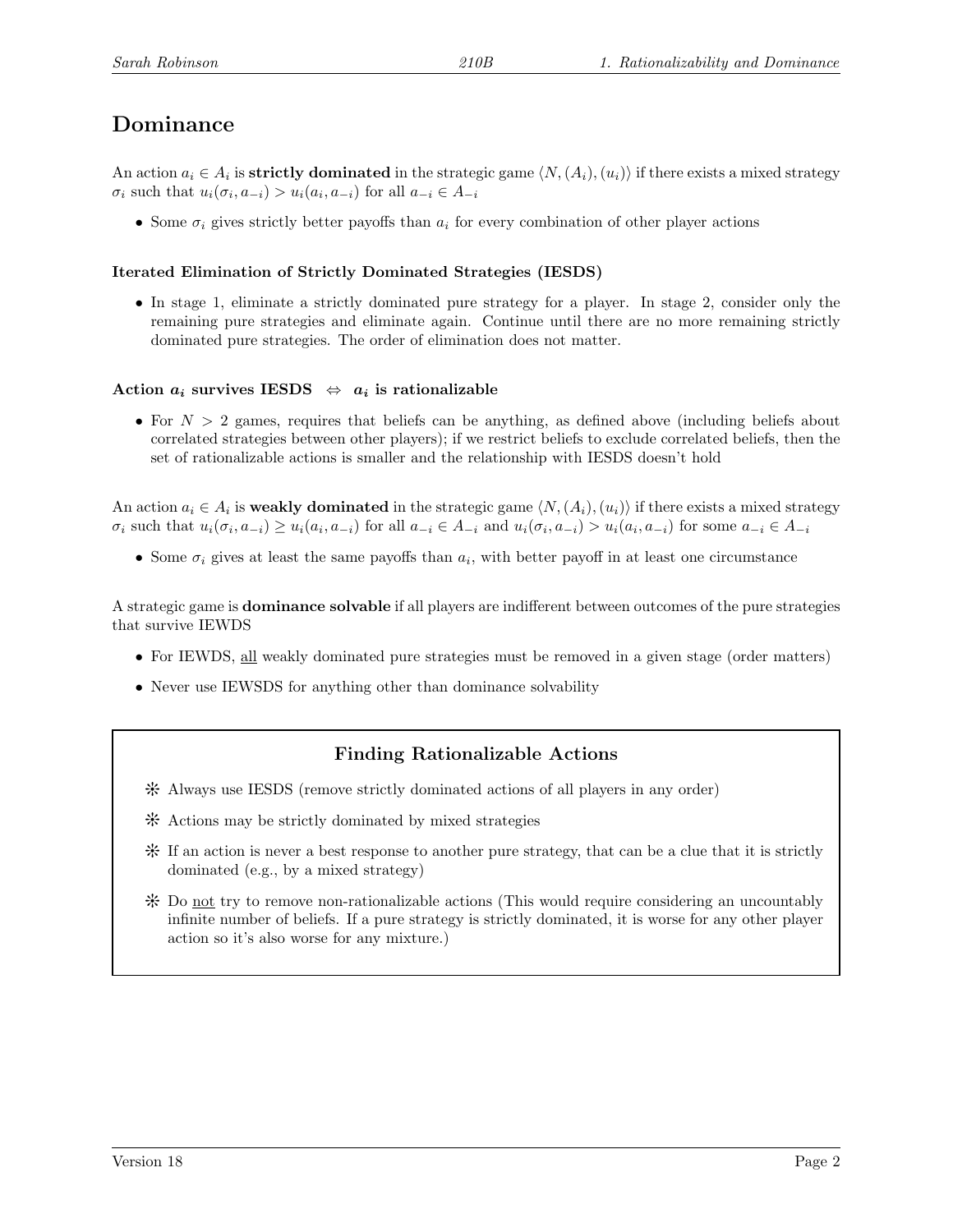## Showing a Game is Dominance Solvable

Y Remove all weakly dominated actions of all players simultaneously before moving to the next stage (order matters!) – if all players are indifferent at the end, the game is dominance solvable

# Extensive Form Games

- Are drawn sequentially (as game trees)
- Map terminal histories to payoffs
- Include more information than normal form games (a normal form game can correspond to multiple extensive form games)
- Include nodes associated with all player actions and with all game histories (including the null history)
- Include information sets (the set of nodes that the acting player can tell the difference between)
	- If a player can't distinguish between two or more of his nodes, they are connected with a dotted line or a circle around the nodes
	- Within an information set, the actions that the player can take must be identical (otherwise he could tell the difference)
- Can include nodes assigned to "chaos" with a probability measure over the set of possible outcomes

## Converting Extensive Form to Normal Form

- Y For each player, make a list of their information sets, including the associated history and their potential actions (list must incluce all actions, even ones with only one possible choice)
- $\mathcal{H}$  Examples:  $\emptyset$  : {A, B} RrR : {r, d}  $C/D$ :  $\{C, D\}$  (where histories C and D are part of the same information set)
- Y Create a list of pure strategies for each player each strategy will include an action for each listed information set  $(Example: S_1 = \{RR, RD, DR, DD\})$
- Y The order of the list of information sets will determine the order of the elements of the strategies (move left to right then top to bottom through the game for consistency)
- Y Create a normal form game with all pure strategies and their associated payoffs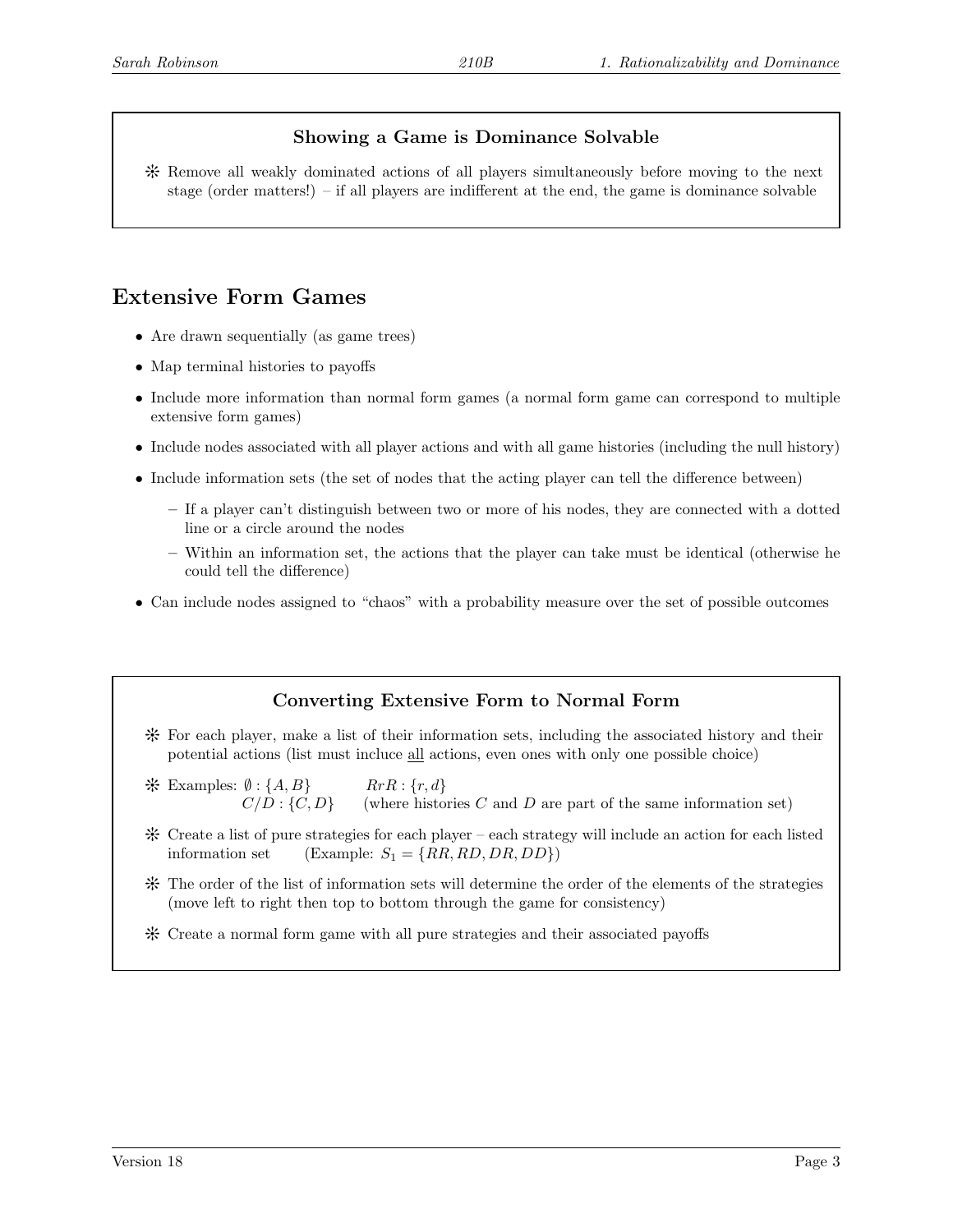# Actions  $\neq$  Strategies

Actions are observable (the action that a player actually took)

#### Normal Form Games:

- Pure strategies  $=$  actions
- $u_i$  maps the actions of all players to payoffs
- Mixed strategies result in one action; players calculate their expected payoff given the set of actions that might happen
- Written as tables with player actions on the axes, and the payoffs associated with each action profile in the boxes

#### Extenstive Form Games:

- Pure strategies  $=$  an action at every information set
- $u_i$  maps terminal histories to payoffs
- When converting to normal form, treat pure strategies as "actions"
	- Pure strategies go on the axes of the table
	- Pure strategy profiles correspond to histories which are assocciated with payoffs
- When considering best responses, rationalizable actions, strictly dominated actions, weakly dominated actions, etc., consider pure strategies (treat pure strategies as "actions")

## Notation

| $\prod_{i=1}^N A_i = A_1 \times A_2 \times \cdots \times A_N$ | Taking one element (one action) from each set                             |
|---------------------------------------------------------------|---------------------------------------------------------------------------|
| $\{C, D\}$                                                    | A set of actions (e.g., a player's pure strategies)                       |
| $\{(x, y, z), (a, b, c)\}\$                                   | A set of actions across players (e.g., the set of rationalizable actions) |
| (D,D)                                                         | A strategy profile (e.g., a Nash Equilibrium)                             |
| $a_{-i}$                                                      | An action by every player other than $i$                                  |
| $A_{-i}$                                                      | The set of all combinations of actions by every player other than $i$     |
| $\sigma_i = (p \circ C, (1-p) \circ D)$                       | A mixed strategy for player i for some $p \in (0,1)$                      |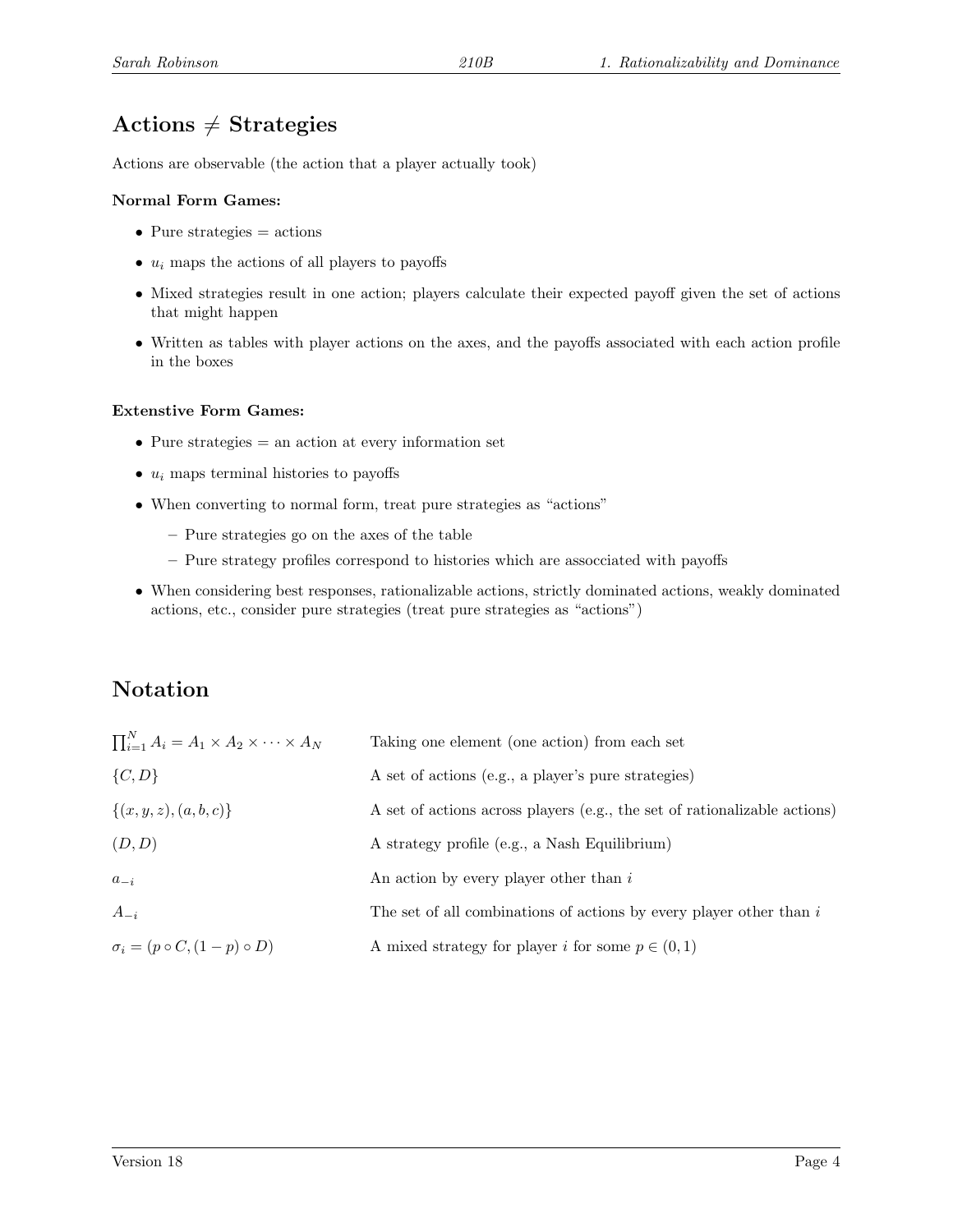# 2. Equilibrium Concepts (Complete Information)

# Nash Equilibrium (NE)

Rationalizability is sufficient to predict  $(D, D)$  in the Prisoner's Dilemma, because action C is never rationalizable for either player. But it does not let us predict anything for Battle of the Sexes, because both actions are rationalizable. Nash equilibria are a subset of rationalizable action profiles, further assuming each player has correct beliefs about what the other players will do. In Battle of the Sexes, the miscoordinated profiles are not NE because taking the action of the other player as given, it is optimal for me to match.

Strategy profile  $\sigma^* = (\sigma_1^*, \ldots, \sigma_N^*)$  is a **Nash equilibrium (NE)** in the strategic game  $\langle N, (A_i), (u_i) \rangle$  if for all  $i, \sigma_i^* \in \Delta(A_i)$  and  $\sigma_i^*$  is a best response to the belief  $\sigma_{-i}^*$ 

- Every player is best responding taking the strategies of the other players as given (no player has any unilateral incentive to deviate)
- Every player is playing a mixed strategy (assumed to be independent randomizations)

Every strategic game  $\langle N, (A_i), (u_i) \rangle$  where all players have finitely many actions has a NE (may include mixed strategies for one or more players)

- A strictly dominated strategy can never be a NE, so IESDS reduces the set under consideration
- In a finite strategic game, a mixed strategy is a NE if and only if for all  $i$ , every pure strategy in the support of  $\sigma_i^*$  is a best response to  $\sigma_{-i}^*$  (to mix, a player must be indifferent between the extremes)
- More generally, every game in which each action set is a convex compact subset of a Euclidian space and each payoff function is continuous has a NE

### Finding Nash Equilibria: Continuous Action Spaces

- Y Taking as given the action of the other player, calculate the best response function
- \* A NE is any point where the best response functions intersect

$$
\text{# Player 1: } \max_{a_1} u_1(a_1, a_2) \quad \text{take } \frac{\partial u_1}{\partial a_1} = 0 \qquad \text{Player 2: } \max_{a_2} u_2(a_1, a_2) \quad \text{take } \frac{\partial u_2}{\partial a_2} = 0
$$
\n
$$
\text{Solve the system of equations for } c, c, d.
$$

Solve the system of equations for  $a_1, a_2$ 

$$
\mathcal{H} \quad B_1(a_2) = \underset{a_1}{\text{arg max}} \ u_1(a_1, a_2) \qquad \text{(in NE, } B_1(a_2) = a_1 \text{ and } B_2(a_1) = a_2)
$$

- $\frac{1}{2}$  Drawing a picture can be helpful
- $*$  Best response functions can be piecewise (e.g., to prevent negative quantities in firm competition)
- Y For best response correspondences, the set of NE is where the correspondences overlap
- $*$  Best response functions can also be used for discrete action spaces, as a function of p and q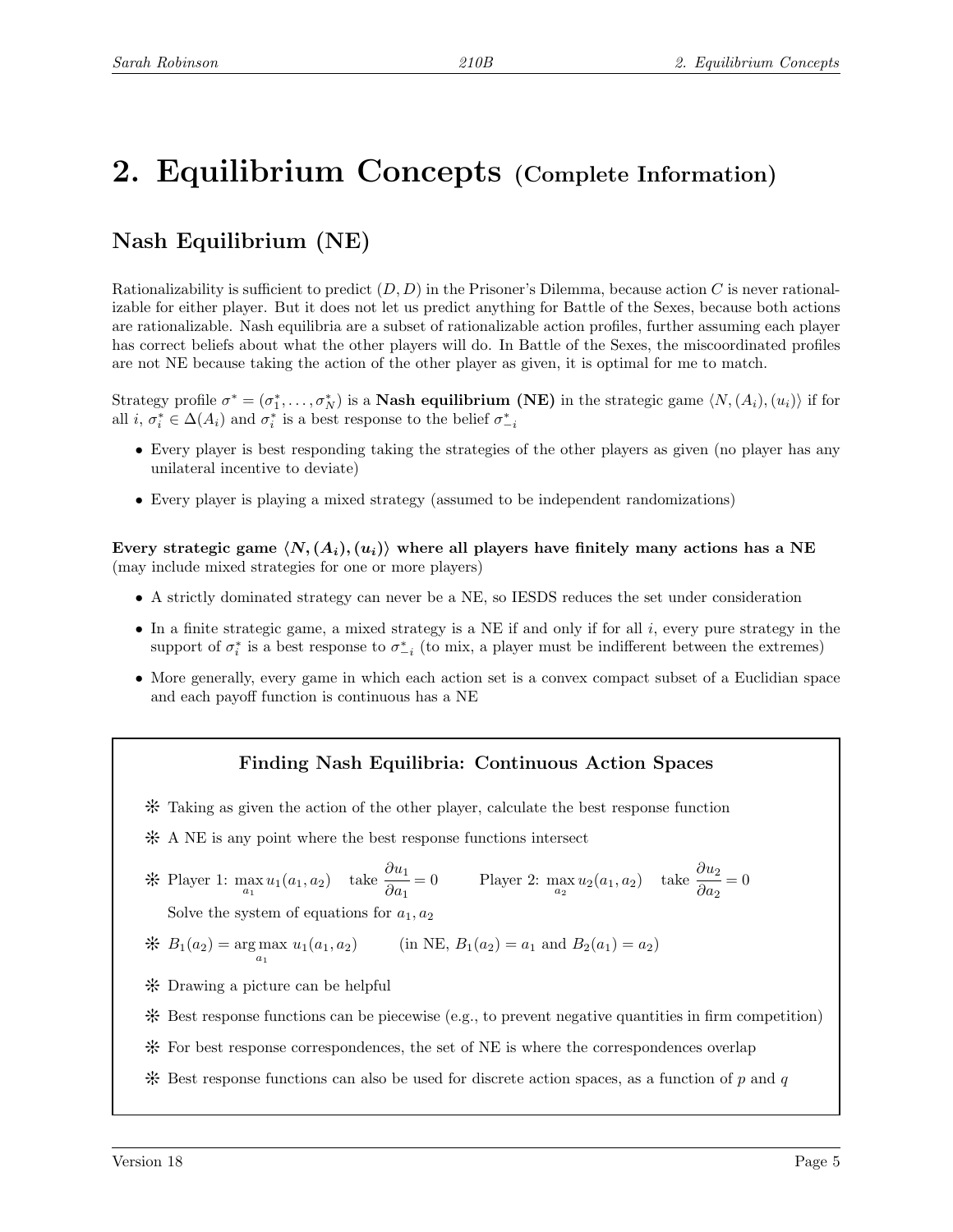## Finding Nash Equilibria: Discrete Action Spaces

#### Do IESDS to eliminate non-rationalizable actions from consideration

#### Look for Pure NE

- $*$  For each player, for each combination of actions by other players, underline his best response (e.g., for player 1, underline the biggest number in each column)
- Y Any strategy profile with all underlined payoffs is a pure strategy NE

#### Look for Mixed NE

- Y If there is more than one pure NE in a given row or column (a player has a choice between actions that all result in a NE), then any mix between those actions is also a NE
- Y A player will only play a mixed strategy if he is indifferent to the actions being mixed
- \* Player 1: Set  $\mathbb{E}[X \mid q] = \mathbb{E}[Y \mid q]$  and solve for q (finds q that lets P1 mix between X and Y)
- $*$  Setting the expected payoffs equal assumes that P1 is mixing between X and Y also need to look for cases where P1 plays a pure strategy and P2 mixes

Games with finite NEs usually have an odd number (not always)

Write down clear strategy profiles e.g.,  $\sigma^* = (\sigma_1^*, \sigma_2^*)$  (not the payoffs)

## Subgame Perfect Nash Equilibrium (SPNE)

Subgame perfect Nash equilibria are a subset of Nash equilibria for extensive form games. The Nash equilibrium concept sets no restrictions on player's strategies at information sets that are never reached on the equilibrium path (Nash equilibria can include non-credible threats). SPNE further assume that all players will play optimally at every information set of the game tree.

A subgame of an extensive game is a subset of the game such that:

- The subgame starts at some  $h$  that is the only history (node) in its information set
- All histories that follow from  $h$  are included in the subgame
- If any history (node) that is part of an information set is part of the subgame, then all histories (nodes) of this information set are part of the subgame

Notes about subgames:

- The number of subgames  $=$  the number of singleton information sets
- The history leading to (above) the subgame can include only part of an information set (e.g., a Prisoner's Dilemma followed by a Coordination Game)
- Proper subgames are subgames that are not the whole game itself
- Maximal subgames are subgames that have no further proper subgames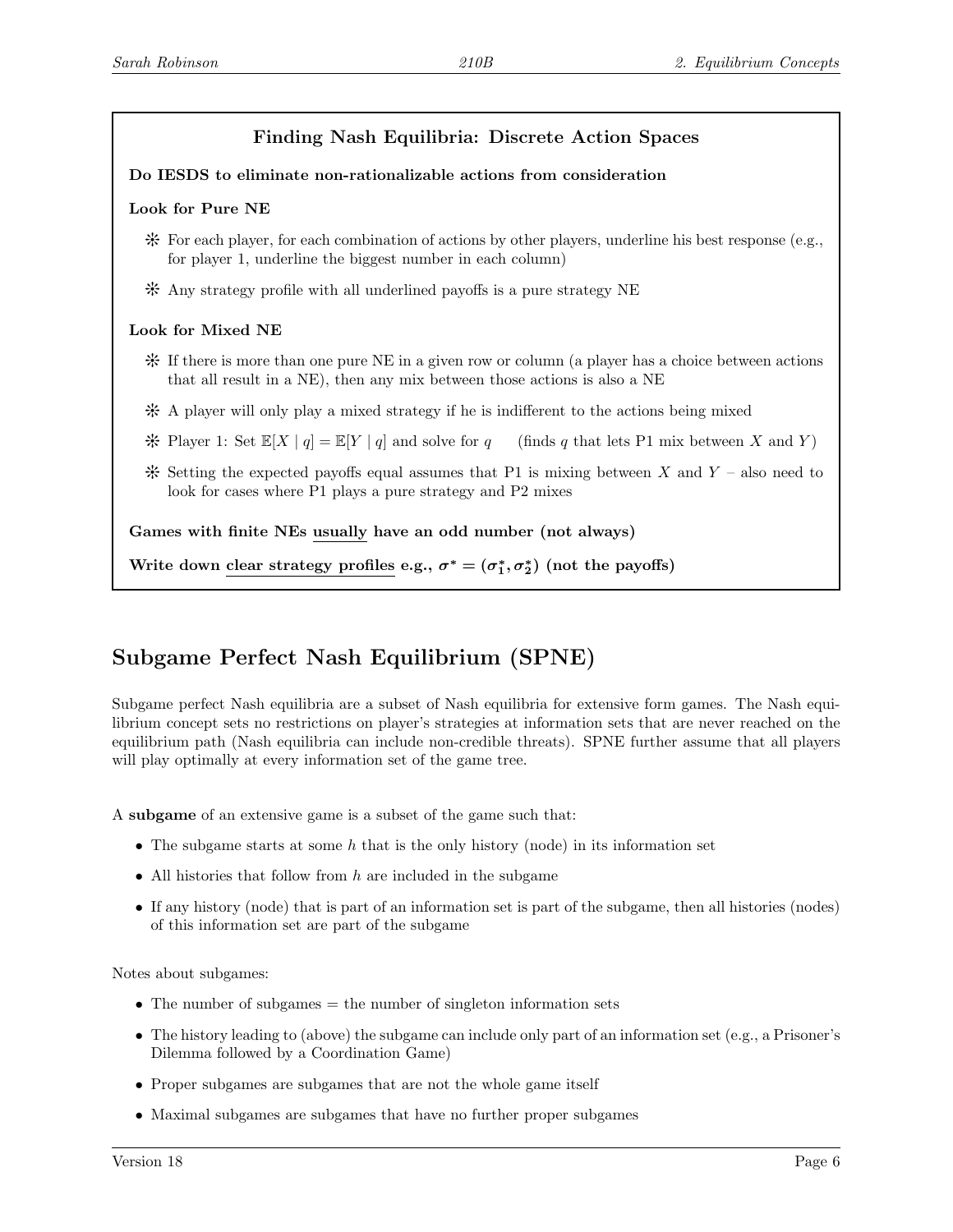A Nash equilibrium  $\sigma^*$  is a subgame perfect Nash equilibrium (SPNE) in an extensive form game if it induces a Nash equilibrium in every subgame of this game

Every finite game has a SPNE (may include mixed strategies for one or more players)

## Finding SPNE (Backward Induction)

- Y Pick a NE in each maximal subgame
- $*$  Replace the subgame with the payoffs from the NE
- Y Repeat with the reduced game until the whole tree has been replaced
- Y When pure NE are being selected, use arrows along actions to denote the SPNE path
- Y If there are multiple NE at any point, then the process should be repeated for each (players can choose any of the NE, can be useful for inducing desired behavior further up in the tree)
- Y For continuous action spaces, create a list of the actions taken and consider the optimal actions working backwards

# Trembling Hand Perfect Equilibrium (THPE)

Trembling hand perfect equilibria are a subset of Nash equilibria for normal form games. THPE further assumes that there is a possibility of slight mistakes in a player's beliefs about what the other players will do (the equilibrium strategy must be robust to mistakes).

A trembling hand perfect equilibrium (THPE) of a finite strategic game is a mixed strategy profile  $\sigma^*$ with the property that there exists a sequence  $\{\sigma^k\}_{k=0}^{\infty}$  of completely mixed strategy profiles that converges to  $\sigma^*$  such that for each player *i* the strategy  $\sigma_i^*$  is a best response to  $\sigma_{-i}^k$  for all values of k

- To show that a player's strategy can be part of a THPE, there only needs to be one sequence that it is robust to (not robust to every sequence)
- To show that a player's strategy cannot be part of a THPE, there must be an argument for why a sequence cannot be constructed
- Completely mixed NE are automatically THPE, as the sequence can be repetition of the NE itself (the definition does not capture robustmess with respect to completely mixed strategy NE)

2 Player Games: \* is a NE in weakly undominated strategies  $\Leftrightarrow \sigma^*$  is a THPE 3+ Player Games: \* is a THPE  $\Rightarrow \sigma^*$  is a NE in weakly undominated strategies

Every finite strategic game has a THPE (may include mixed strategies for one or more players)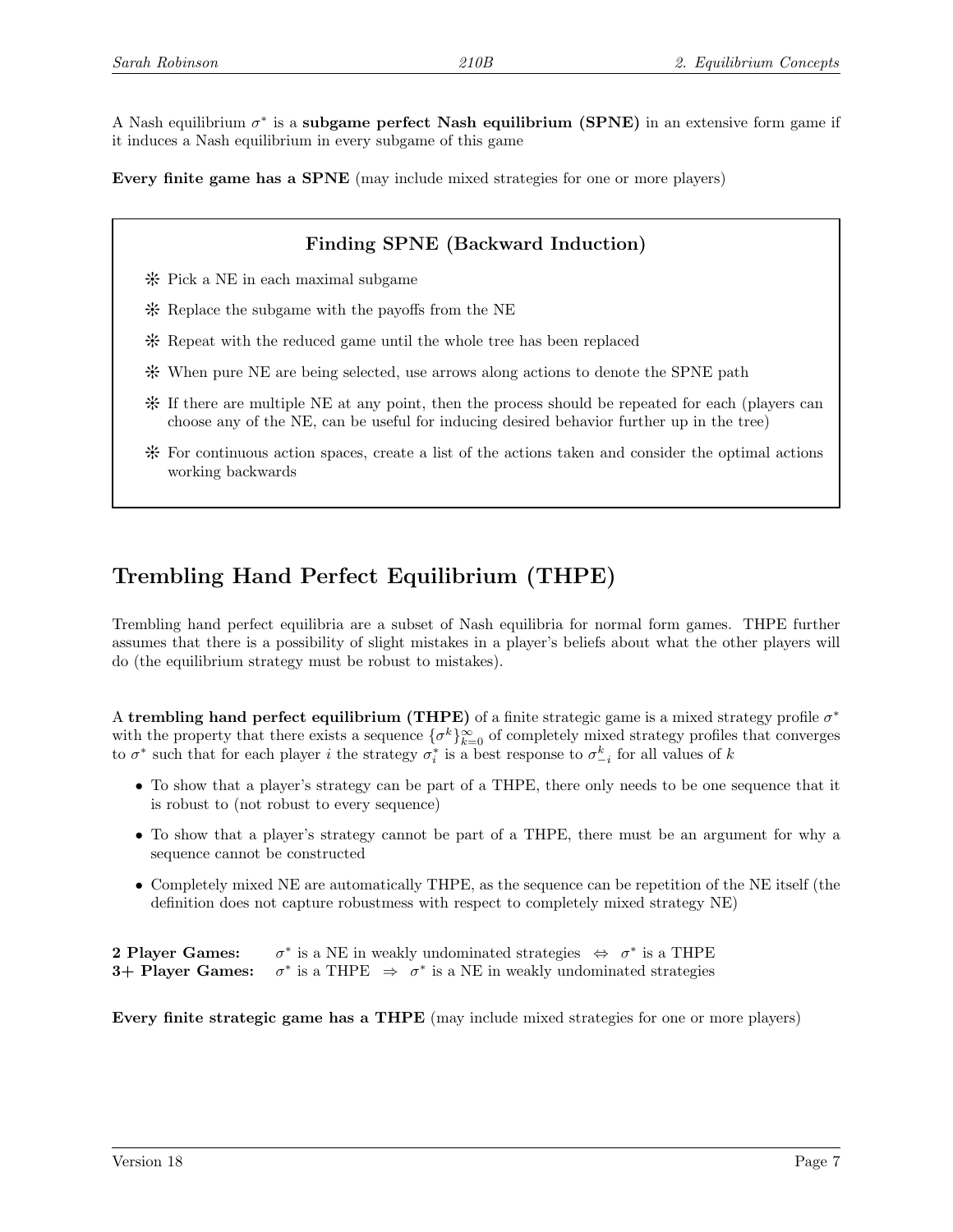## Finding THPE: 2 Players

- Y Identify all of the NE of the game
- Y Eliminate any NE where a player is using a weakly dominated strategy (do not do iterated elimination of any actions when evaluating this)

## Showing  $\sigma^*$  is (or is not) a THPE

- $*$  Confirm that  $\sigma^*$  is a NE otherwise, it cannot be THPE
	- If asked to identify all THPE, start by identifying all NE of the game
	- $-$  If  $\sigma^*$  is the unique NE of the game, then it must be THPE
- $\mathcal K$  Confirm that no player is using a weakly dominated strategy otherwise, it cannot be THPE (do not do iterated elimination of any actions when evaluating this)
- $*$  Check if all players are using completely mixed strategies if so,  $σ$ <sup>\*</sup> is a THPE by definition
- \* For each player, let sequence  $p_i^k$  converge to  $\sigma_i^*$  such that every action has probability  $\in (0,1)$ along the sequence
	- Even strictly dominated strategies must have positive probability along the sequence
	- If player *i* has more than two actions, then  $p_i^k$  is a vector Example:  $(q_1^k, q_2^k, 1 - q_1^k - q_2^k) \rightarrow (1, 0, 0)$
- $\mathcal$  \* Identify the conditions under which  $\sigma_i^*$  is a best response to  $p_{-i}^k$  ∀k Example:  $\mathbb{E}[\sigma_1^* | q^k] \geq \mathbb{E}[a_1 \neq \sigma_1 | q^k]$
- Y Construct a sequence for each player such that the condition is met for all players (or show that the condition is met for any sequence)
- $\mathcal K$  To prove that  $\sigma$  is not THPE, assume that it is THPE towards a contradiction; implies there exists sequences meeting the criteria above; then show that for some player,  $\sigma_i$  can never be a best response to the sequences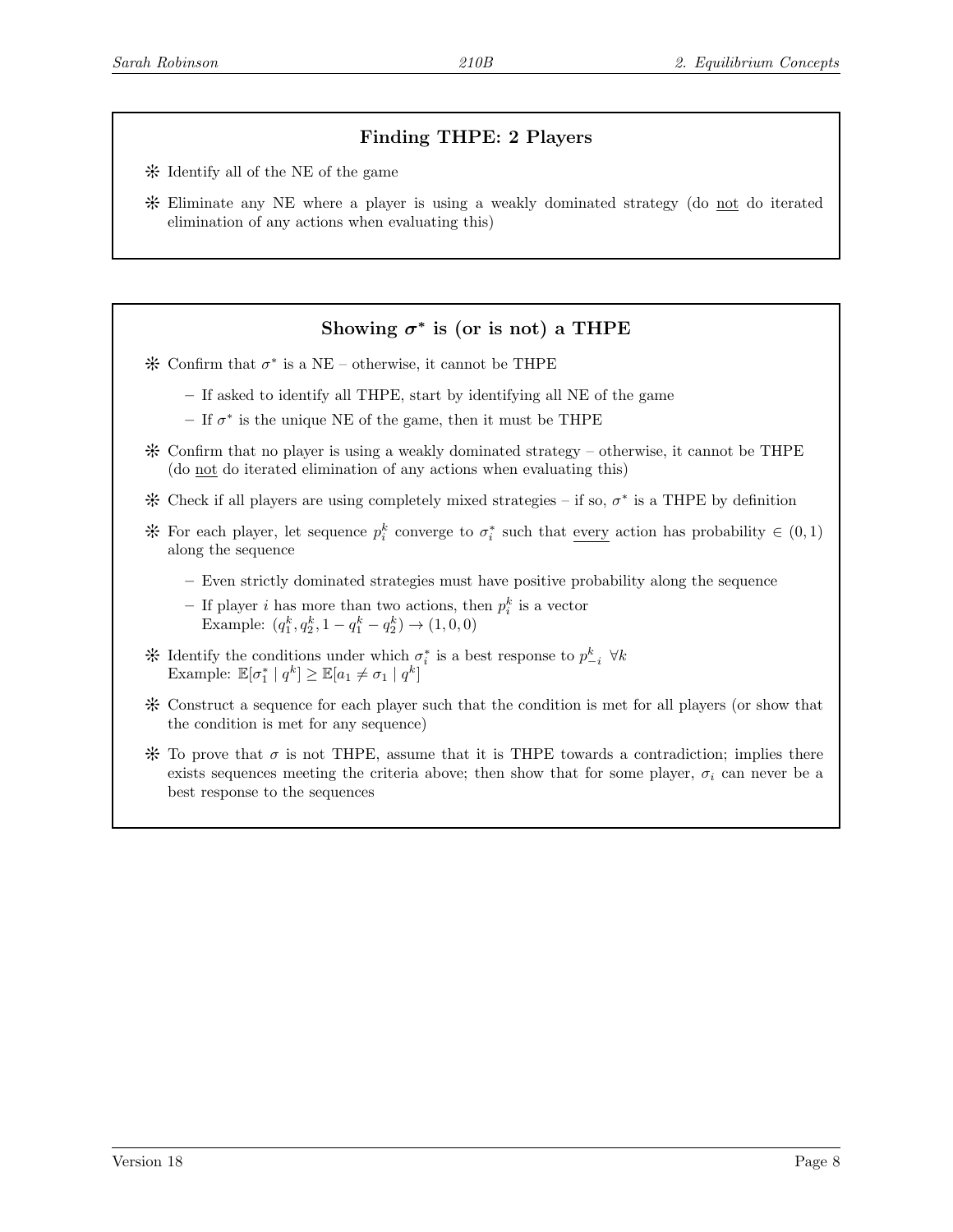# $\varepsilon$ -Equilibrium ( $\varepsilon$ -E)

The  $\varepsilon$ -equilibrium concept relaxes the assumption that all players are best responding (relaxes strict optimality). In an  $\varepsilon$ -E, one or more players can have a strictly positive but arbitrarily close to 0 incentive to deviate.  $\varepsilon$ -E is an expansion of NE in an attempt to better reflect behavior in actual games.

For any finite strategic game  $\langle N,(A_i),(u_i)\rangle$ , taking  $\varepsilon$  as given,  $\sigma^*$  is an  $\varepsilon$ -equilibrium ( $\varepsilon$ -E) if  $u_i(\sigma^*) \ge u_i(\sigma'_i, \sigma^*_{-i}) - \varepsilon$  for all  $\sigma'_i \in \Delta(A_i)$  and for all  $i \in N$ 

- Every player could get a maximum of  $\varepsilon$  additional payoff by switching to any other strategy
- For a big enough  $\varepsilon$ , any strategy profile could be  $\varepsilon$ -E ( $\varepsilon$  is exogenous)
- A NE is always an  $\varepsilon$ -E; an  $\varepsilon$ -E is only an NE if the definition holds for  $\varepsilon = 0$

## Showing  $\sigma^*$  is (or is not) an  $\varepsilon$ -E

- $*$  For each player *i*, identify the best response to  $\sigma_{-i}^*$  and the associated payoff
- $\raisebox{.15\baselineskip}{\text{\Large\ensuremath{\ast}}}$  Identify the payoff associated with playing<br>  $\sigma_i^*$
- $\boldsymbol{\divideontimes}$  Determine whether the best response payoff is within  $\varepsilon$  of playing  $\sigma_i^*$

# Correlated Equilibrium (CE)

We have assumed that players are using mixed strategies which are independent randomizations. The Correlated Equilibrium concept relaxes this assumption, allowing for players to jointly randomize over action profiles. For example, in Battle of the Sexes, the mixed strategy NE has each player independently randomizing, so with some probability the players will mismatch and both get 0. In a Correlated Equilibrium, the players could agree to play each NE 50% of the time, with no probability of ever playing the 0 payoff strategy profiles.

A correlated equilibrium (CE) of a strategic game  $\langle N,(A_i),(u_i)\rangle$  consists of:

- A finite probability space with set of states  $\Omega$  and probability measure  $\pi$  on  $\Omega$
- For each player  $i \in N$ , a partition  $\mathcal{P}_i$  of  $\Omega$  (denotes which states the player can differentiate between)
- For each player  $i \in N$ , a function  $\sigma_i : \Omega \to A_i$ , with  $\sigma_i(\omega) = \sigma_i(\omega')$  whenever  $\omega \in P_i$  and  $\omega' \in P_i$  for some  $P_i \in \mathcal{P}_i$  (player i's strategy is the same for every state within a set in his partition)

such that for every  $i \in N$  and every function  $\tau_i : \Omega \to A_i$  for which  $\tau_i(\omega) = \tau_i(\omega')$  whenever  $\omega \in P_i$  and  $\omega' \in P_i$  for some  $P_i \in \mathcal{P}_i$ , we have  $\sum$ ω∈Ω  $\pi(\omega)u_i(\sigma_i(\omega), \sigma_{-i}(\omega)) \geq \sum$ ω∈Ω  $\pi(\omega)u_i(\tau_i(\omega),\sigma_{-i}(\omega))$ 

Notes on CE:

- For each player, taking  $\Omega, \pi(\omega)$ , and  $\mathcal{P}_i$  as given, he has no reason to deviate to another strategy for any set in his partition
- Said another way, for every state  $\omega \in \Omega$  that occurs with positive probability, the action  $\sigma_i(\omega)$  is optimal given the other players' strategies and player i's knowledge about  $\omega$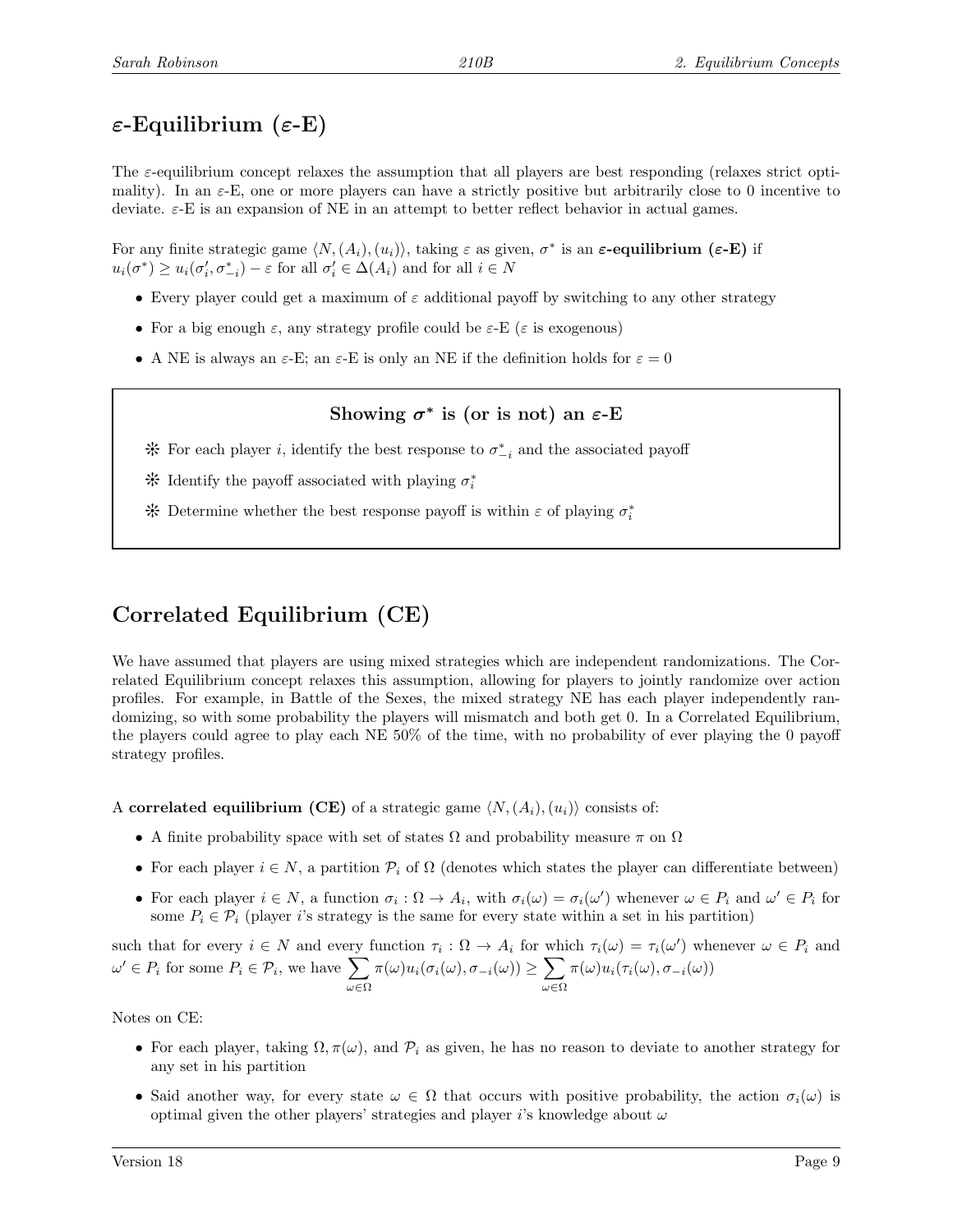- We can think about  $\Omega$  and  $\pi$  as a public correlation device (e.g., a coin or a third party)
- We can restrict the set of states to pure strategy profiles (every CE can be represented in this way)
- CE can result in individual or aggregate payoffs that are not possible with NE (mixed strategies) alone

For every mixed strategy NE  $\sigma^*$  of a finite strategic game  $\langle N, (A_i), (u_i) \rangle,$  there is a correlated equilibrium  $\langle (Ω, π), (P<sub>i</sub>), (σ<sub>i</sub>)\rangle$  in which for each player  $i ∈ N$  the distribution on  $A<sub>i</sub>$  induced by  $\sigma_i$  is  $\sigma_i^*$ 

### CE Notation

B if  $\{y, z\}$ 

 $\Omega = \{x, y, z\}$  The set of states, each assigned to a pure strategy profile that is part of the CE  $\pi(x), \pi(y), \pi(z)$  The probability of each state happening  $\mathcal{P}_i = \{\{x\}, \{y, z\}\}\$  For each player, a partition of the set of states  $\sigma_i =$  $\int T$  if  $\{x\}$ For each player, for each element in his partition, an associated pure strategy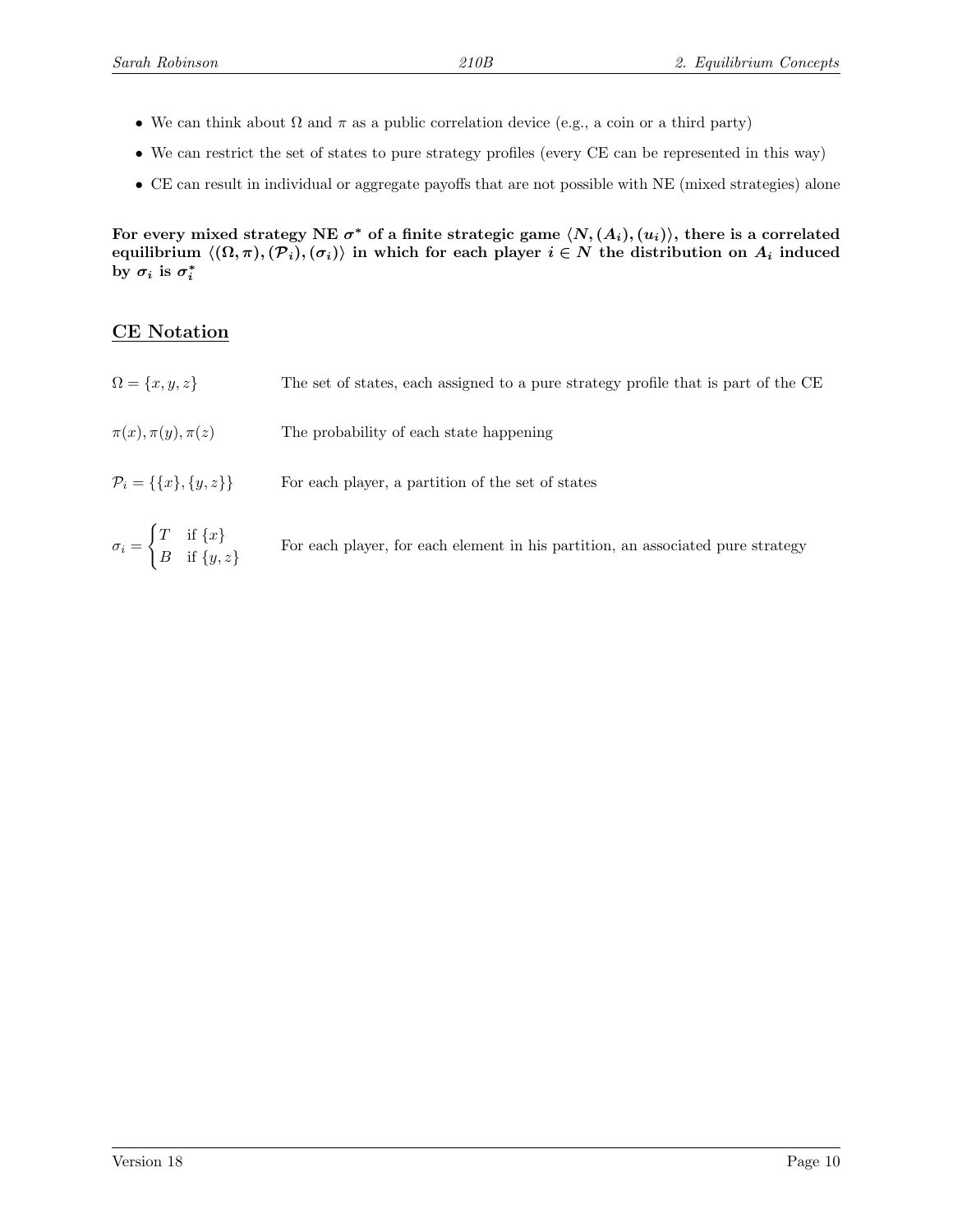## Constructing a CE with Given Payoffs

Identify all pure NE of the game

Look for a mixed NE with given payoffs

Try to find a weighted average of pure NE

Y Pick a set of pure NE to try weighting between

- Look first at weighting between 2 NE, then 3 NE
- May need to try a few combinations before finding one that works
- $*$  Assign each NE in the set an unknown probability and construct a system of equations Example: NE x with  $p_x$ , NE y with  $p_y$ , NE z with  $p_z$

 $p_x \cdot u_1(x) + p_y \cdot u_1(y) + p_z \cdot u_1(z) = a$  (Player 1 expected payoff)<br>  $p_x \cdot u_2(x) + p_y \cdot u_2(y) + p_z \cdot u_2(z) = b$  (Player 2 expected payoff)  $p_x \cdot u_2(x) + p_y \cdot u_2(y) + p_z \cdot u_2(z) = b$  $p_x + p_y + p_z = 1$  (Probabilities must sum to 1)

 $*$  Solve the system of equations (e.g., with row operations on an augmented matrix)

Example:  $\sqrt{ }$  $\overline{\phantom{a}}$  $u_1(x)$   $u_1(y)$   $u_1(z)$  | a  $u_2(x)$   $u_2(y)$   $u_2(z)$  | b  $1 \t 1 \t 1 \t 1$ 1  $\overline{1}$ 

Y If there is a solution, then a CE has been found where each player's partition differentiates between all states; as the CE uses only pure NE, there is no need to check for incentives to deviate

#### If non-NE must be included:

- Y Pick a set of pure strategy profiles to try weighting between
- $\frac{1}{2}$  In a CE with the given payoffs in expectation:
	- The probabilities across pure strategy profiles will sum to 1
	- A player will always know what to play (each element in his partition will correspond to exactly one pure strategy)
	- A player will never know for certain that he is not playing an optimal response (his partition will hide that information)
	- For each player, for each element in his partition, there is no incentive to deviate from the CE strategy given that the other players follow the plan
- Y When a player does not know the state for sure, it is as though he is facing a mixed strategy Example:

If Player 1 is in  $\{x\}$ , he knows Player 2 will play L and his best response is B (NE state)

If Player 1 is in  $\{y, z\}$ , then Player 2 is in  $\{x, y\}$  and plays L with probability  $\frac{p_y}{\sqrt{y}}$  $1-p_x$ 

Player 2 is in  $\{z\}$  and plays R with probability  $\frac{p_z}{q}$  $1-p_x$ 

If we want Player 1 to play T in the second case, then  $\mathbb{E}[T | \{y, z\}] \geq \mathbb{E}[B | \{y, z\}]$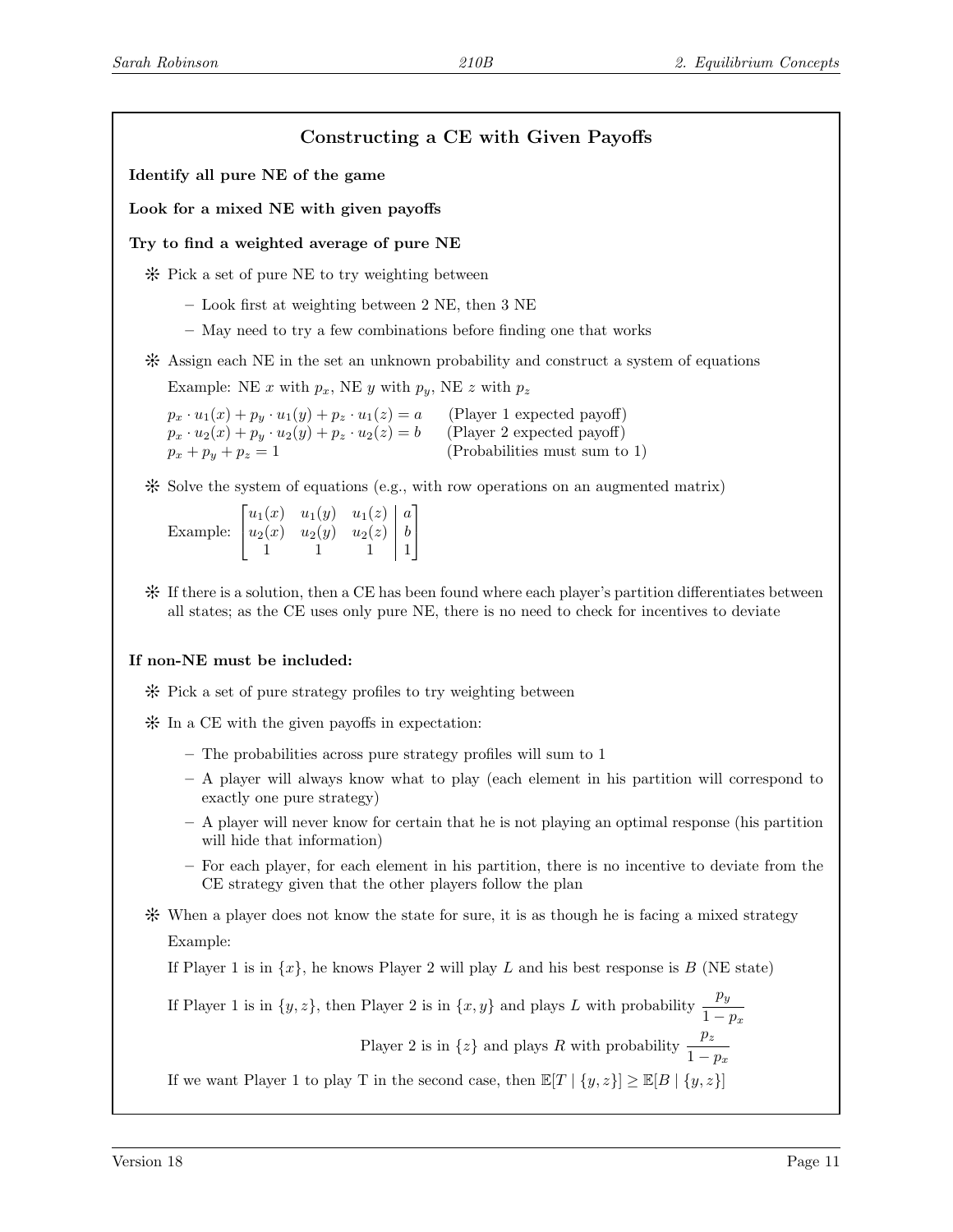# Evolutionary Stable Strategies (ESS)

Evolutionary Stable Strategies are a refinement of NE to model situations in which the players' actions are determined by the forces of evolution. Consider a sequence of generations playing the same pairwise symmetric game. Strategies are inherited from the previous generation, with some small probability of mutations that lead to experimentation with other strategies.  $u(\cdot)$  measures each organism's ability to survive, so strategies that lead to higher payoffs in the previous generation are used more often. Evolutionary Stable Strategies are what we expect to observe being used in the long run.

Let  $\{1, 2\}, (A, A), (u_i)\}\)$  be a strategic game where  $u_1(a, b) = u_2(b, a)\,\forall a, b \in A$  (the game is symmetric). An evolutionary stable strategy (ESS) of the game is a mixed strategy  $\sigma^*$  for which  $(\sigma^*, \sigma^*)$  is a NE and  $u(\sigma^*, \sigma) > u(\sigma, \sigma)$  for every best response  $\sigma$  to  $\sigma^*$  with  $\sigma \neq \sigma^*$ 

- The intuition is to find strategies where no mutation would ever take hold in the population
- Typically assumed to be a finite game
- Every two-player symmetric strategic game in which each player has two pure strategies and the payoffs to the four strategy profiles are different has an ESS (other two-player symmetric games may not)

### Finding ESS

- Y Find all symmetric NE of the game (pure and mixed)
- $*$  For each NE  $σ^*$ , identify the best reponses to  $σ^*$
- $*$  If  $σ$ <sup>\*</sup> is the only best response to  $σ$ <sup>\*</sup>, then  $σ$ <sup>\*</sup> is an ESS
- \* Otherwise, for each best response  $\sigma \neq \sigma^*$ , confirm that  $u(\sigma, \sigma)$  (mutant vs. mutant payoff) is strictly less than  $u(\sigma^*, \sigma)$  (non-mutant vs. mutant payoff)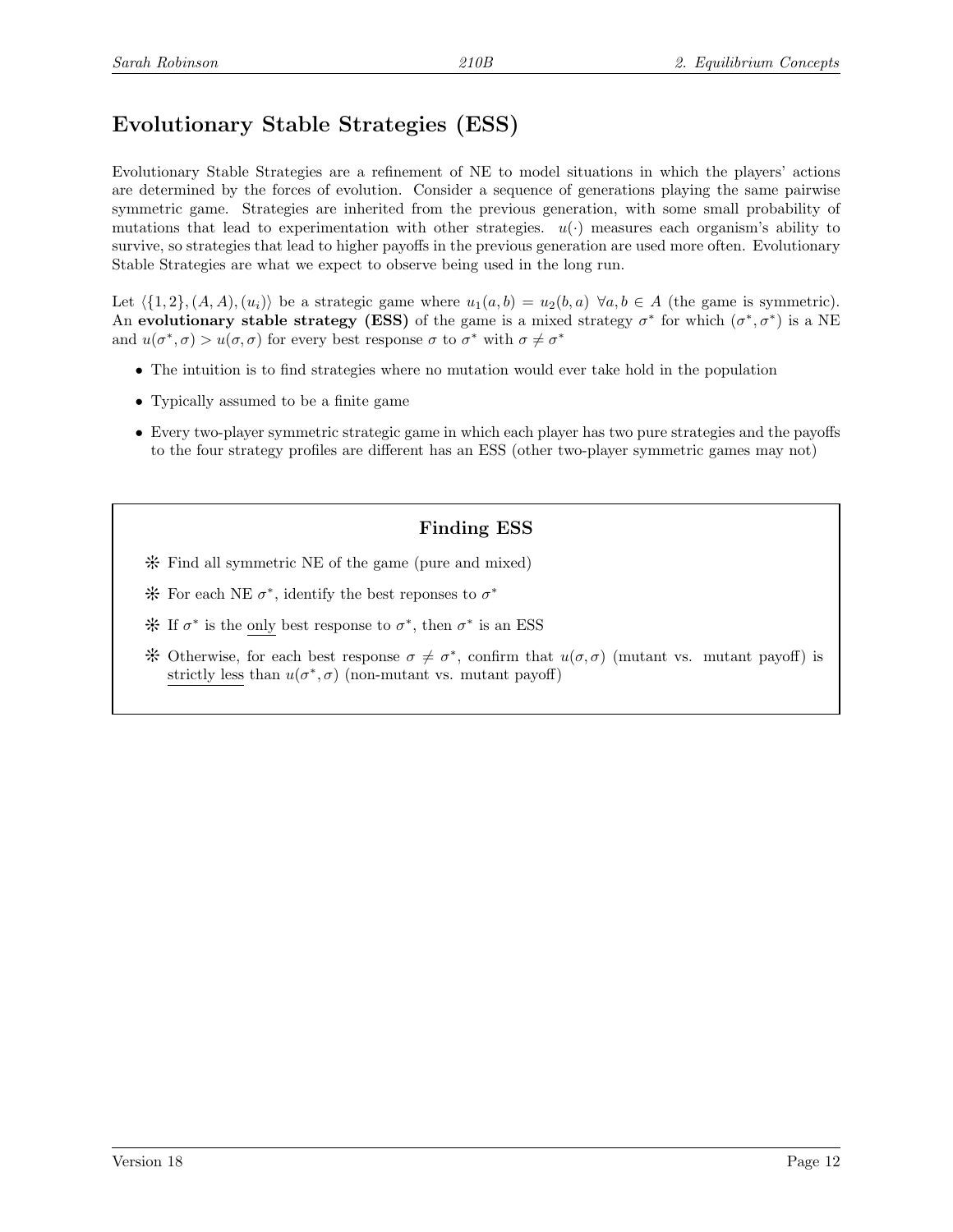# 3. Bayesian Games

A game has perfect information if all information sets are singletons

A game has imperfect information if at least one information set has multiple nodes

A games has incomplete information if at least one player does not know the payoff that some player receives from some strategy profile (or terminal node)

We have assumed until now that all players know each other's preferences over all strategy profiles (games of complete information). We want to expand to environments or situations where we are uncertain about the motives or incentives of the people we are acting (games of incomplete information). We transform these games into extensive games with complete but imperfect information.

A Bayesian game  $\langle N,(A_i),(u_i),(\Theta_i), F \rangle$  consists of:

- A finite set of players  $N$
- For each player  $i \in N$ , a non-empty set of actions  $A_i$
- For each player  $i \in N$ , a utility function  $u_i : \prod_{i=1}^N A_i \times \prod_{i=1}^N \Theta_i \to \mathbb{R}$   $(u_i : A \times \Theta \to \mathbb{R})$ 
	- Utility is determined by the actions of every player and the types of every player
	- A player considers his payoffs as an expectation of the types he might face
- For each player  $i \in N$ , a set of types  $\Theta_i$ 
	- $-$  At the beginning of the game, Nature chooses realizations of each random variable  $\Theta_i$
	- Each player observes only his own type  $\theta_i \in \Theta_i$  but not that of the others
- Prior probability distribution over type profiles  $F : \Theta \to [0, 1]$ 
	- $-$  F is common knowledge
	- Typically we assume that the realization of each type is independent
	- (e.g., we consider  $\pi_i(H) = \pi_i(L) = \frac{1}{2}$ )

A pure strategy for player i in a Bayesian game (pure decision rule) is a mapping  $s_i: \Theta_i \to A_i$ where  $s_i(\theta_i) \in A_i$  is a pure strategy of the basic game chosen by type  $\theta_i$ 

- The decision rule specifies what action a player will take for each of her possible type realizations
- We can similarly consider mixed decision rules
- Given a profile of decision rules for all players, player  $i$ 's expected utility is:  $\widetilde{u_i}(s_1,\ldots,s_N) = \mathbb{E}[u_i(s_1(\theta_1),\ldots,s_N(\theta_N),\theta_i,\theta_{-i}])$

A **Bayesian Nash equilibrium (BNE)** of the Bayesian game  $\langle N,(A_i),(u_i),(\Theta_i),F\rangle$  is a profile of decision rules  $(s_1, \ldots, s_N)$  such that  $\widetilde{u}_i(s_i, s_{-i}) \ge \widetilde{u}_i(s'_i, s_{-i})$  for all i and all  $s'_i : \Theta_i \to A_i$ 

• The expected utility for each player of following his decision rule is at least as great as any other decision rule, given the decision rules of all the other players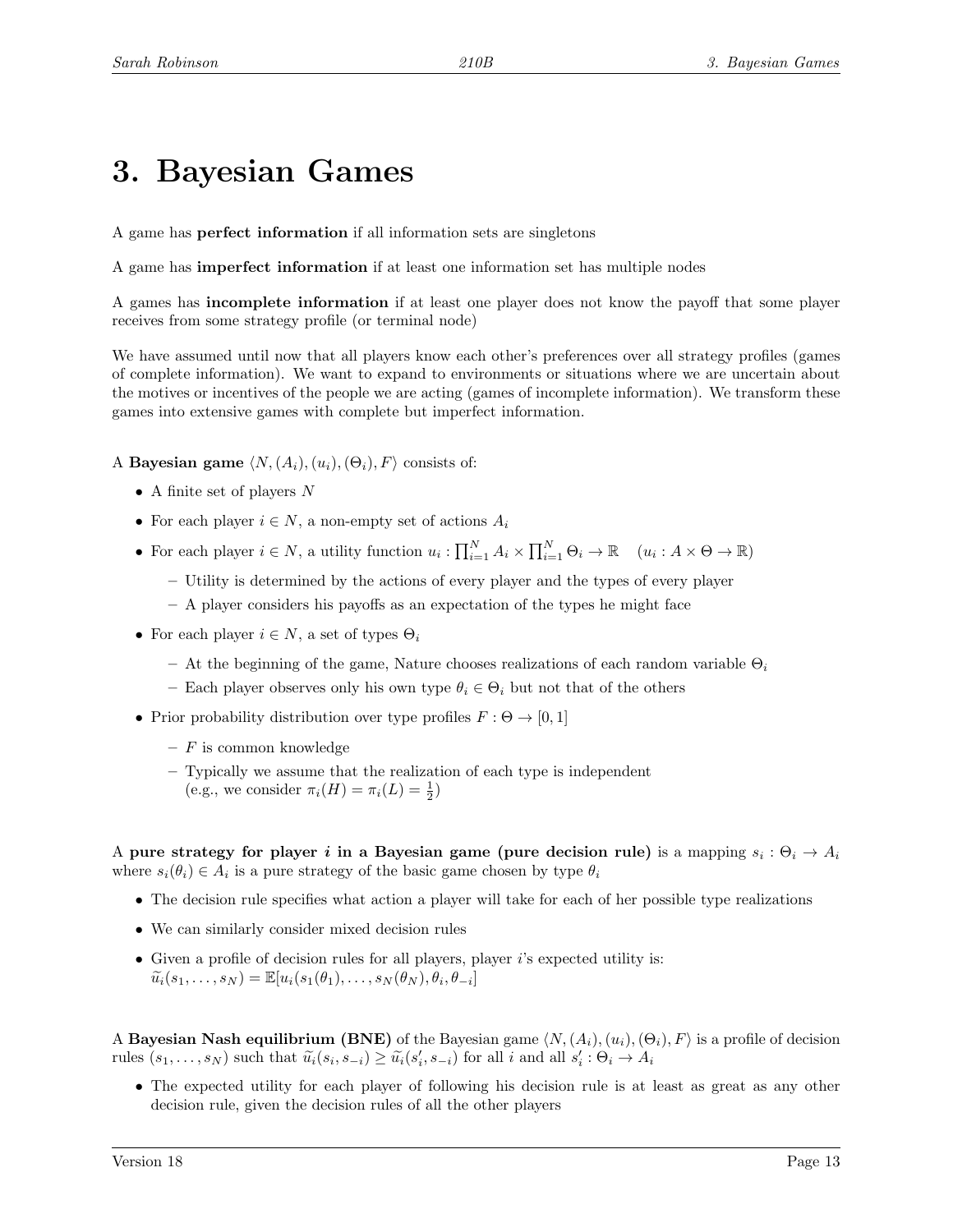A profile of decision rules s is a BNE if and only if, for all i, for all  $\theta_i \in \Theta_i$  occuring with positive probability, and for all  $\widetilde{s_i} \in A_i$ :  $\mathbb{E}_{\theta_{-i}}[u_i(s_i(\theta_i), s_{-i}(\theta_{-i}, \theta_i, \theta_{-i}) | \theta_i] \geq \mathbb{E}_{\theta_{-i}}[u_i(\widetilde{s}_i(\theta_i), s_{-i}(\theta_{-i}, \theta_i, \theta_{-i}) | \theta_i]$ 

• We can find an optimal response for a player (to the decison rules of all the other players) one of his types at a time (treat each type as a separate player)

Every Bayesian game  $\langle N, (A_i), (\theta_i), F \rangle$  where all players have finitely many actions and finitely many types has a (possibly mixed) BNE

• We will typically focus on pure, symmetric BNE

#### Finding BNE: Discrete Types, Discrete Action Spaces

- $*$  For each player, identify how many types he has his strategy must include this many components
- Y Consider all possible combinations of types facing each other and write out the potential games
- $*$  For Player 1, construct a "short  $\&$  fat" table of expected payoffs for each type (pure strategies for P1 type vs. all possible P2 strategies)
- Y Construct an overall table of expected payoffs for Player 1 (all possible P1 strategies vs. all possible P2 strategies)
- Y For Player 2, construct a "tall & skinny" table of expected payoff for each type (all possible P1 strategies vs. pure strategies for P2 type)
- $\boldsymbol{\divideontimes}$  Construct an overall table of expected payoffs for Player 2
- Y Combine tables into normal form game and find the (pure or mixed) BNE
- $\mathcal{H}$  Example:  $\pi_1(S) = p$ ,  $\pi_1(W) = 1 p$ ,  $\pi_2(S) = q$ ,  $\pi_2(W) = 1 q$

Each player will have two components to his strategy, e.g.,  $A_S N_W$ 

4 potential games:  $(S, S), (S, W), (W, S), (W, W)$  (S, W) game considers  $\{A_S, N_S\}$  vs.  $\{A_W, N_W\}$ 

P1=S "short & fat" has  $\{A_S, N_S\}$  vs.  $\{A_S A_W, A_S N_W, N_S N_W, N_S N_W\}$  with payoffs weighted q P1 overall payoffs has  $\{A_S A_W, A_S N_W, N_S N_W, N_S N_W\}$  vs.  $\{A_S A_W, A_S N_W, N_S N_W, N_S N_W\}$ , and is weighting  $P1=S$  vs.  $P1=W$  by p

P2=S "tall & skinny" has  $\{A_S A_W, A_S N_W, N_S N_W, N_S N_W\}$  vs.  $\{A_S, N_S\}$  weighted by p P2 overall payoffs is weighting P2=S vs. P2=W by q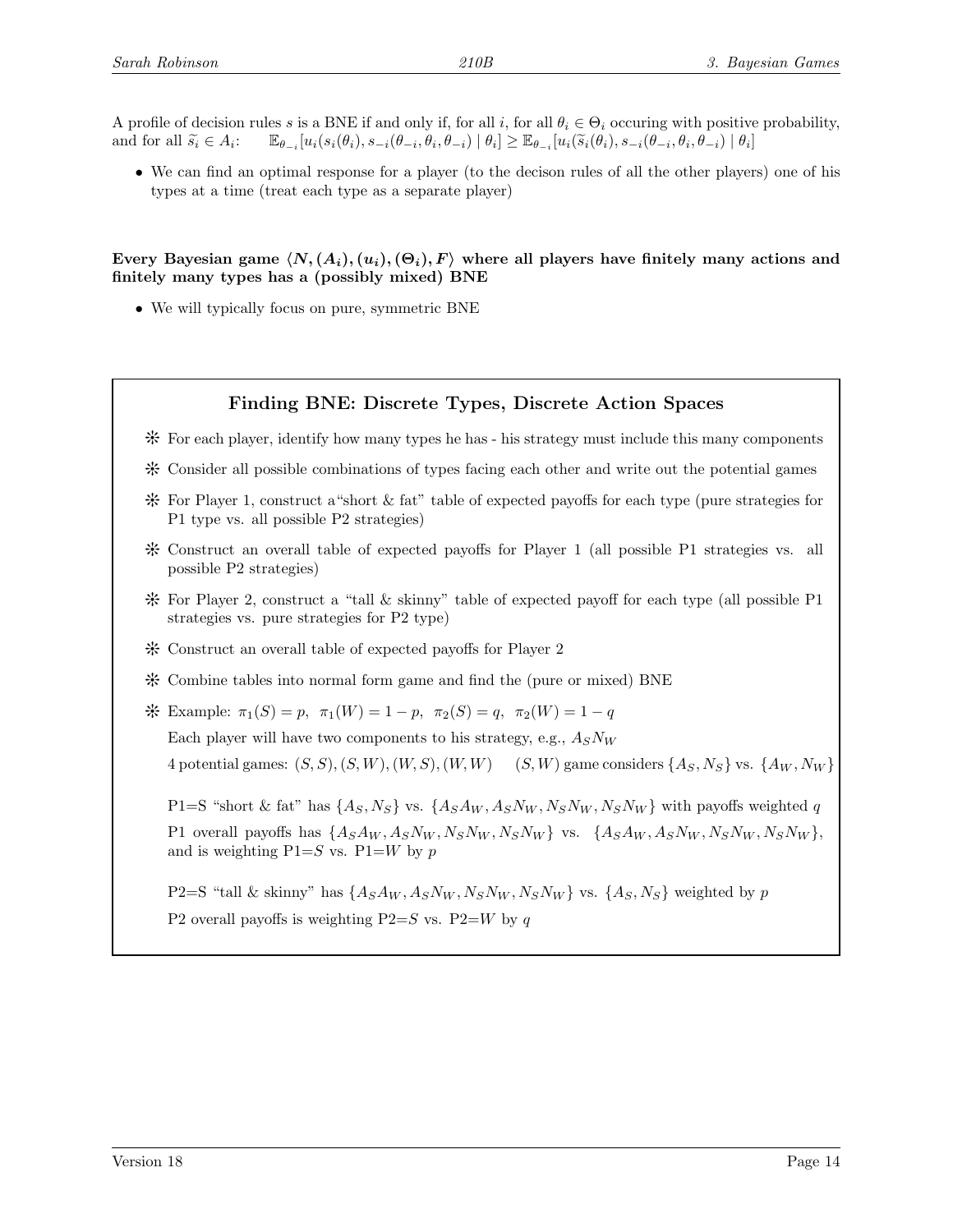## Finding BNE: Discrete Types, Continuous Action Spaces

 $*$  For each player, identify how many types he has - his strategy must include this many components

Y Calculate best response functions for each player type, given the decision rule of the other players and the probability distribution over their types

> $\partial u_1^H$  $\partial a_1^H$

 $\partial a_1^L$ 

 $= 0$ 

 $= 0$ 

= 0

Y Example:

Player 1, Type H:  $\max_{a_1^H}$  $u_1^H(a_1^H)$  $(a_2)$  take Player 1, Type L:  $\max_{a_1^L}$  $u_1^L(a_1^L)$  $(a_2)$  take  $\frac{\partial u_1^L}{\partial L}$ 

Player 2: 
$$
\max_{a_2} u_2((\pi(H)a_1^H + \pi(L)a_1^L), a_2) \quad \text{take } \frac{\partial u_2}{\partial a_2} =
$$

Solve the system of equations for  $a_1^H, a_2^L, a_2$ 

## Finding BNE: Continuous Types

Y Find each player's best response function as a function of his type

– For discrete action spaces, this is a threshold (e.g., accept if  $r(\theta) \leq w$ , reject if  $r(\theta) > w$ )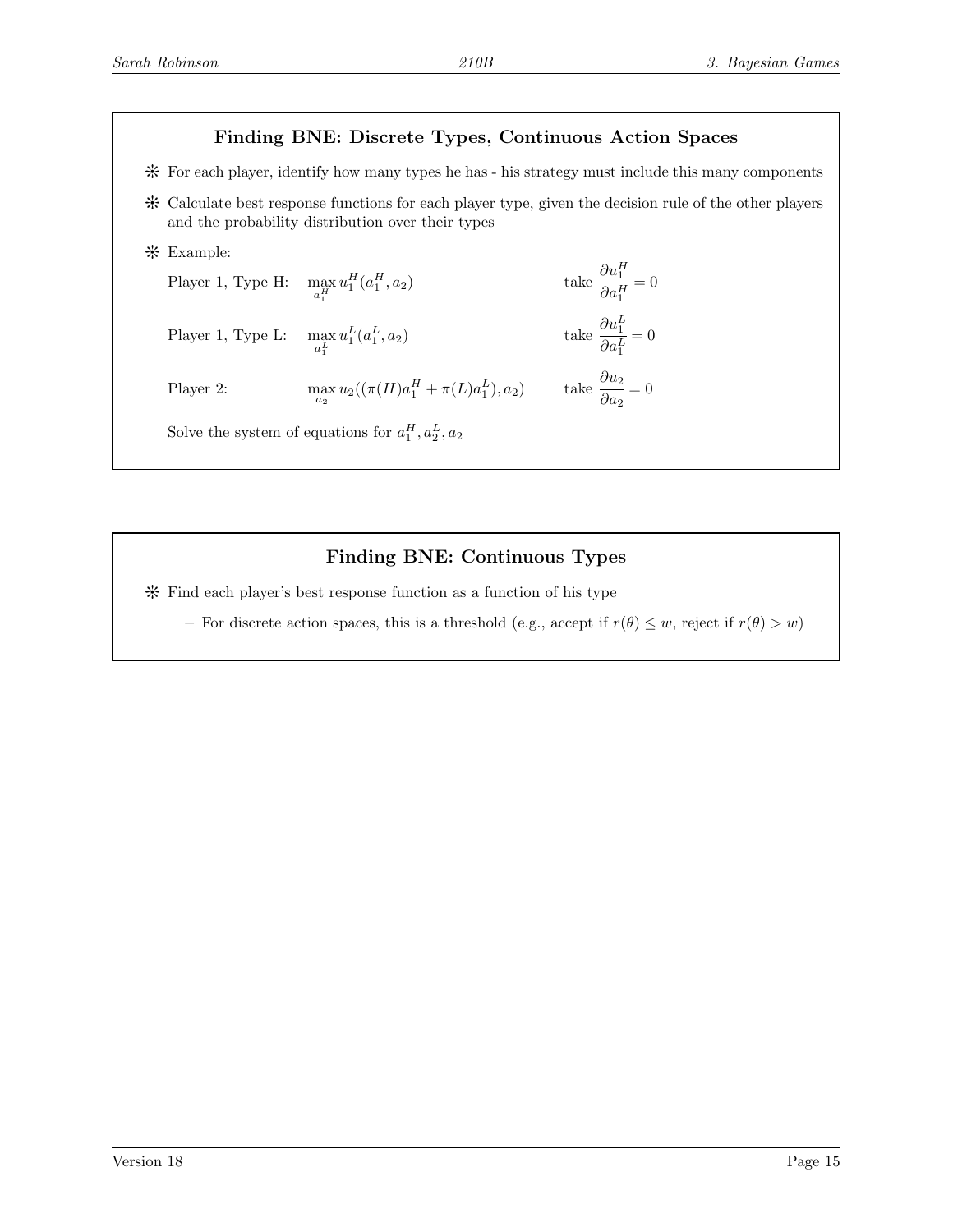#### Finding BNE: Auctions (Continuous Types, Continuous Action Spaces)

- Y Assume a strictly increasing, bidding function of a given form
	- Typically linear:  $b(s) = \alpha s + c$
	- Can also be quadratic (all-pay), log, etc.
- $\mathcal$  There is a distribution of signals (e.g.,  $s_i \sim U[0, 1]$ )
- $*$  Solve the problem from Player *i*'s perspective
- $\mathcal{H} s(b) =$  the signal that induces Player i to bid b
- \* Assume opponents are all using the same bidding function and define  $\bar{s}(b) =$  the signal that induces opponents to bid b
- \* Choose  $b \mid s_i$  to maximize  $P(\text{win} \mid b) \cdot \mathbb{E}[\text{payoff} \mid \text{win}] + P(\text{lose} \mid b) \cdot \mathbb{E}[\text{payoff} \mid \text{lose}]$
- $\mathcal{F}(F(\bar{s}(b)))$  = the probability one opponent's signal is less than the signal that induces him to bid b

– For  $s_i \sim U[0,1], F(\bar{s}(b)) = \bar{s}(b)$ 

$$
\mathcal{K} \max_{b|s_i} = \left\{ F(\bar{s}(b))^{n-1} \cdot \mathbb{E}[\text{payoff} \mid \text{win}] + (1 - F(\bar{s}(b))^{n-1}) \cdot \mathbb{E}[\text{payoff} \mid \text{lose}] \right\}
$$

- $\mathcal K$  In all-pay,  $\mathbb E[\text{payoff} \mid \text{lose}] = b$ ; otherwise it generally equals 0 so second term goes away
- $\mathcal$  In private value,  $\mathbb{E}[\text{payoff} \mid \text{win}] = s_i b$
- $\mathcal$  In common value,  $\mathbb{E}[\text{payoff} \mid \text{win}] = \mathbb{E}[v \mid s_i, s(b) > s_j, \forall j \neq i] b$ 
	- $= \frac{1}{n} \sum s_j b = \frac{1}{n} [s_i + (n-1) \mathbb{E}[s_j | \bar{s}(b)]] b = \frac{1}{n} [s_i + (n-1)\frac{\bar{s}(b)}{2}] b$
	- $-$  Because the bidding function is strictly increasing, my bid  $>$  opponent bid is the same as my signal > opponent signal
- $\mathcal K$  Take the derivative w.r.t. b of max equation and set = 0
- \* Replace  $\bar{s}'(b)$  with derivative of bidding function form (e.g., linear,  $\bar{s}'(b) = \frac{1}{\alpha}$ )
- \* Replace  $\bar{s}(b) = s_i = s$  (now assume opponents and Player *i* have the same bidding function)
- $\frac{1}{2}$  Solve for b as a function of s and simplify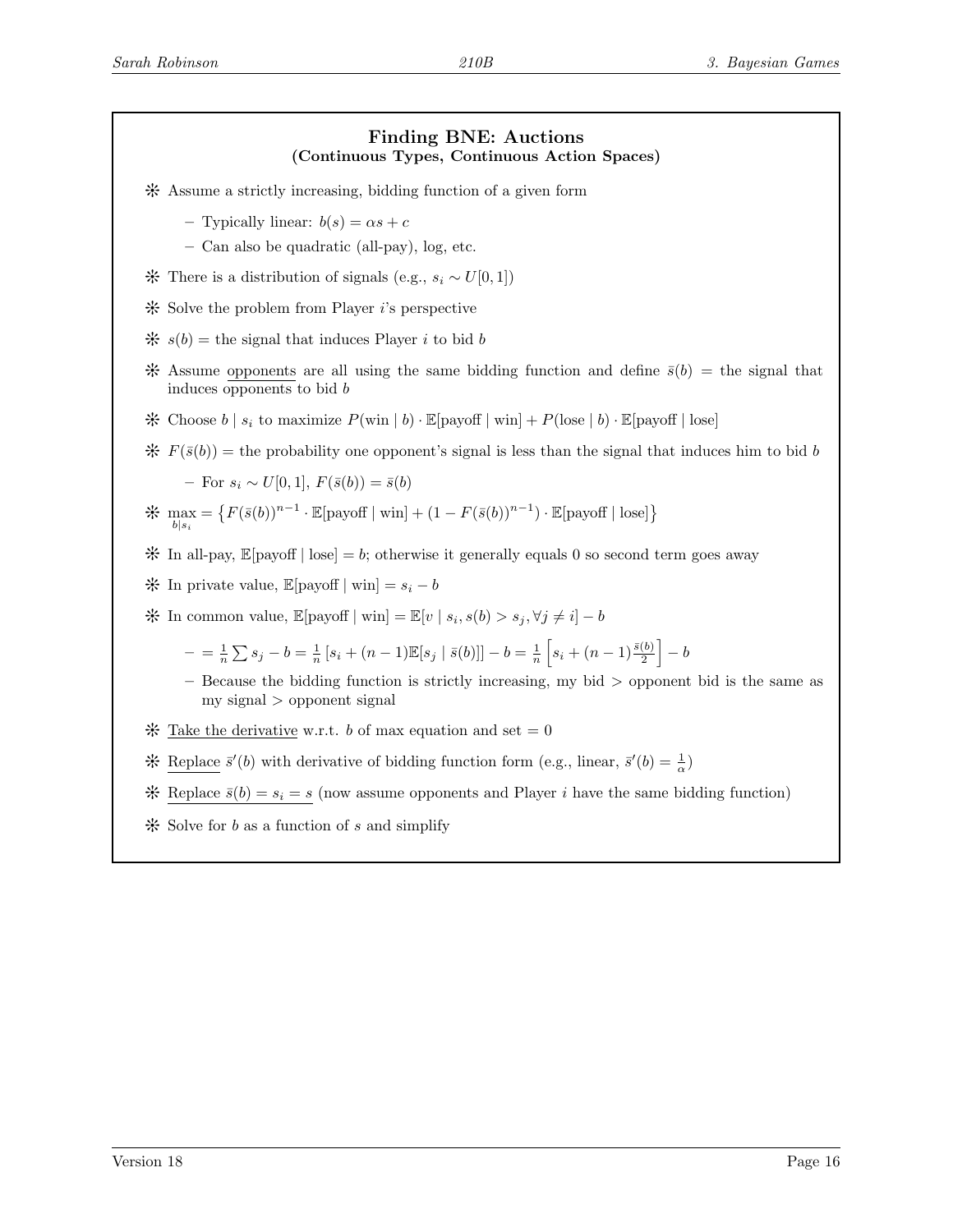# Global Games

In a game where the underlying state of the world is common knowledge, there may be multiple NE. Even if there is a Pareto-dominant NE, our existing solution concepts do not let us predict how often this NE is played. Global games are games of incomplete information where players receive correlated signals of the underlying state of the world. We use global games to make predictions about what NE would be played as the range of signals goes to zero.

- Some variable  $\theta \sim U[\underline{\theta}, \overline{\theta}]$  is observed with uniform noise on  $[\theta \varepsilon, \theta + \varepsilon]$ ; noise is iid across players
- $x_i$  is the signal received by player i
- Because of the uniform distribution, player i knows that the true  $\theta$  is distributed uniformly within  $\varepsilon$ of his signal;  $\theta \sim U[x_i - \varepsilon, x_i + \varepsilon]$  and  $\mathbb{E}[\theta \mid x_i] = x_i$
- $k$  is the threshold signal; we assume a symmetric strategy across all players, where one strategy is followed when  $x_i \leq k$  and the other strategy is followed when  $x_i > k$  (k is generally a function of  $\varepsilon$ )
- We focus on cases where k is sufficiently close to the middle of  $[\underline{\theta}, \overline{\theta}]$  and  $\varepsilon$  is sufficiently small to not worry about weird edges of distributions
- At  $x_i = k$ ,  $\mathbb{E}[u_i(C) | x_i] = \mathbb{E}[u_i(D) | x_i]$  (plug in k for  $x_i$  at the very end)

• 
$$
\mathbb{E}[u_1(D) | x_1] = \int_{x_1-\varepsilon}^{x_1+\varepsilon} [u_1(D, C) \cdot P(x_2 > k | \theta) + u_1(D, D) \cdot P(x_2 \le k | \theta)] f(\theta) d\theta
$$

– The expected value to Player 1 integrated over possible values of  $\theta$ , assuming Player 2 also follows the threshold strategy

$$
- P(x_2 \le k \mid \theta) = \frac{k - \theta + \varepsilon}{2\varepsilon}
$$

$$
- f(\theta) = \frac{1}{2\varepsilon}
$$

- Solve for k as a function of  $\varepsilon$  and find  $\lim_{\varepsilon \to 0} k(\varepsilon)$
- The converged k gives our prediction of which NE will be played for different values of true  $\theta$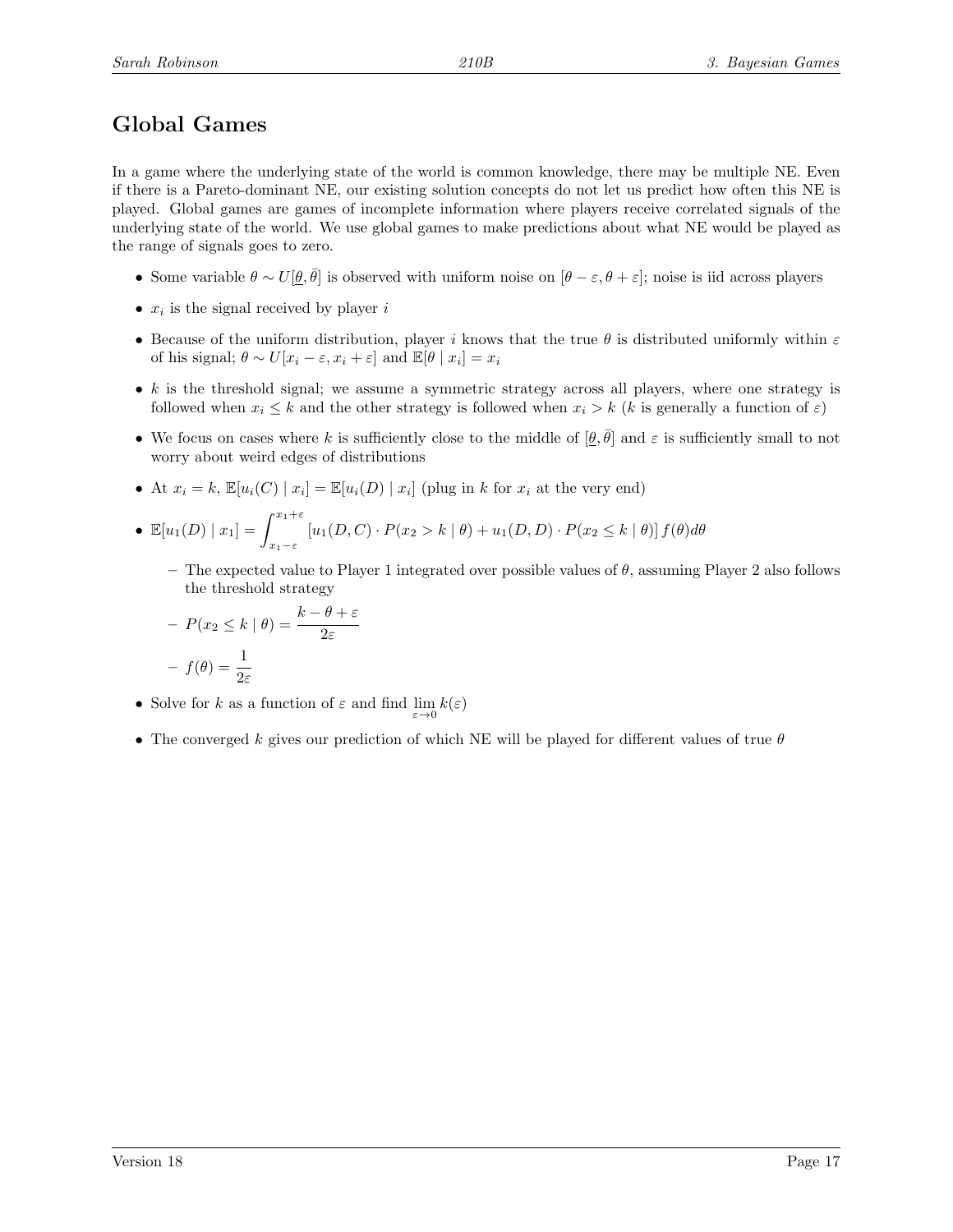# 4. Perfect Bayesian and Sequential Equilibria

SPNE are a refinement of NE that assumes players will play optimally at every node of the game tree (sets restrictions on strategies at nodes off of the equilibrium path). In extensive form games with imperfect information, a similar issue can arise. In particular, a NE may include a non-optimal action at an information set that is never reached. In games of imperfect information, the structure of the game may limit the number of subgames (limiting the relevance of SPNE).

Perfect Bayesian Equilibria and Sequential Equilibria set restrictions on how players act at information sets that are off of the equilibrium path. They do this by considering an equilibrium both a strategy profile and a belief system (NE implictly include beliefs that are always correct).

Perfect Bayesian Equilibria and Sequential Equilibria each include:

- A strategy profile  $\sigma$  that prescribes actions (or probability distributions over actions) at every information set
- A belief system  $\mu$  that assigns beliefs (or probability distributions) over nodes at every information set
	- When information sets are singletons, beliefs are trivial (the player believs he is at the node with probability 1); only write beliefs for information sets with multiple nodes
	- $-\mu_1(a)$  is Player 1's belief that she is at node a conditional upon reaching that information set

# Perfect Bayesian Equilibrium (PBE)

PBE are a subset of NE or BNE (whichever applies), where off-path actions (or probability distributions over actions) are justified by some (any) belief.

A strategy profile  $\sigma$  is **sequentially rational** given beliefs  $\mu$  if at every information set, given the beliefs prescribed by  $\mu$ , no individual wants to deviate from the piece of the strategy assigned to her there

• Taking beliefs as given, individuals are best-responding at every information set

 $(\sigma, \mu)$  is a **perfect Bayesian equilibrium (PBE)** if  $\sigma$  is sequentially rational given  $\mu$  and each agent updates beliefs  $\mu$  using Bayes' Rule whenever it applies (i.e., at every information set on the equilibrium path)

- On-path, beliefs must be updated with Bayes' Rule (equivalent to correct beliefs)
- Off-path, beliefs can be anything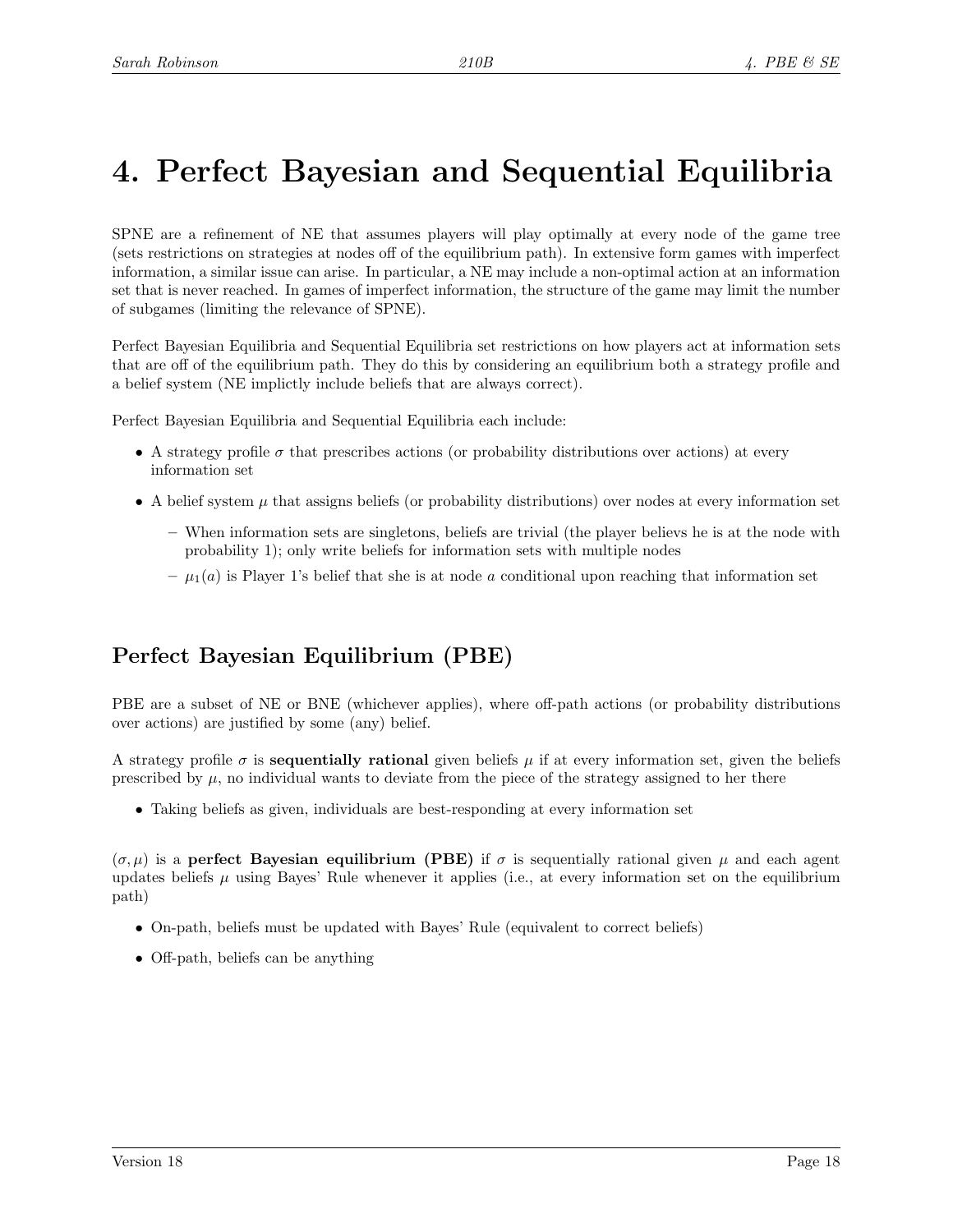## Finding PBE

- Y Identify all NE or BNE
- $\frac{1}{2}$  For each NE or BNE  $\sigma$ , check all on-path and off-path information sets:
- Y On-Path:
	- For each multi-node information set, specify the associated belief using Bayes' Rule (equivalent to correct beliefs)
	- Since  $\sigma$  is a NE or BNE, we know that it is optimal on-path given correct beliefs
	- Otherwise, must also check that  $\sigma$  is optimal for all players on-path given correct beliefs
- Y Off-Path:
	- For each information set, find any associated belief such that  $\sigma$  is optimal
	- For singleton information sets, beliefs are trivial but optimality must still be checked!
- $\mathcal$ : Write down the strategy  $\sigma$  and the belief sysem  $\mu$  that support the PBE (alternatively, the range of beliefs that support  $\sigma$  as part of a PBE)

# Sequential Equilibria (SE)

SE are a subset of PBE, where off-path actions (or probability distributions over actions) are justified by consistent ("reasonable") beliefs. They are also a subset of SPNE.

A system of beliefs  $\mu$  is **consistent** with strategy profile  $\sigma$  if there exists a sequence  $(\sigma^m, \mu^m)$  of strategy profiles and beliefs such that:

- (i)  $(\sigma^m, \mu^m) \to (\sigma, \mu)$  as  $m \to \infty$
- (ii)  $\sigma^m$  is completely mixed for every m (assigns strictly positive probability to every action at every information set)
- (iii) For each m,  $\mu^m$  is derived from  $\sigma^m$  by applying Bayes' Rule to every information set

 $(\sigma, \mu)$  is a **sequential equilibrium (SE)** if  $\sigma$  is sequentially rational given  $\mu$  and  $\mu$  is consistent given  $\sigma$ 

- On-path, beliefs must be updated with Bayes' Rule (equivalent to correct beliefs)
- Off-path, beliefs must be "reasonable"  $(\mu^m \to \mu$  where  $\mu^m$  is updated with Bayes' Rule)
- $\bullet$   $\sigma^m$  does <u>not</u> need to be best-responding to  $\mu^m$  along the sequence (different from THPE)

#### Every finite extensive form game with imperfect information has a (possibly mixed) SE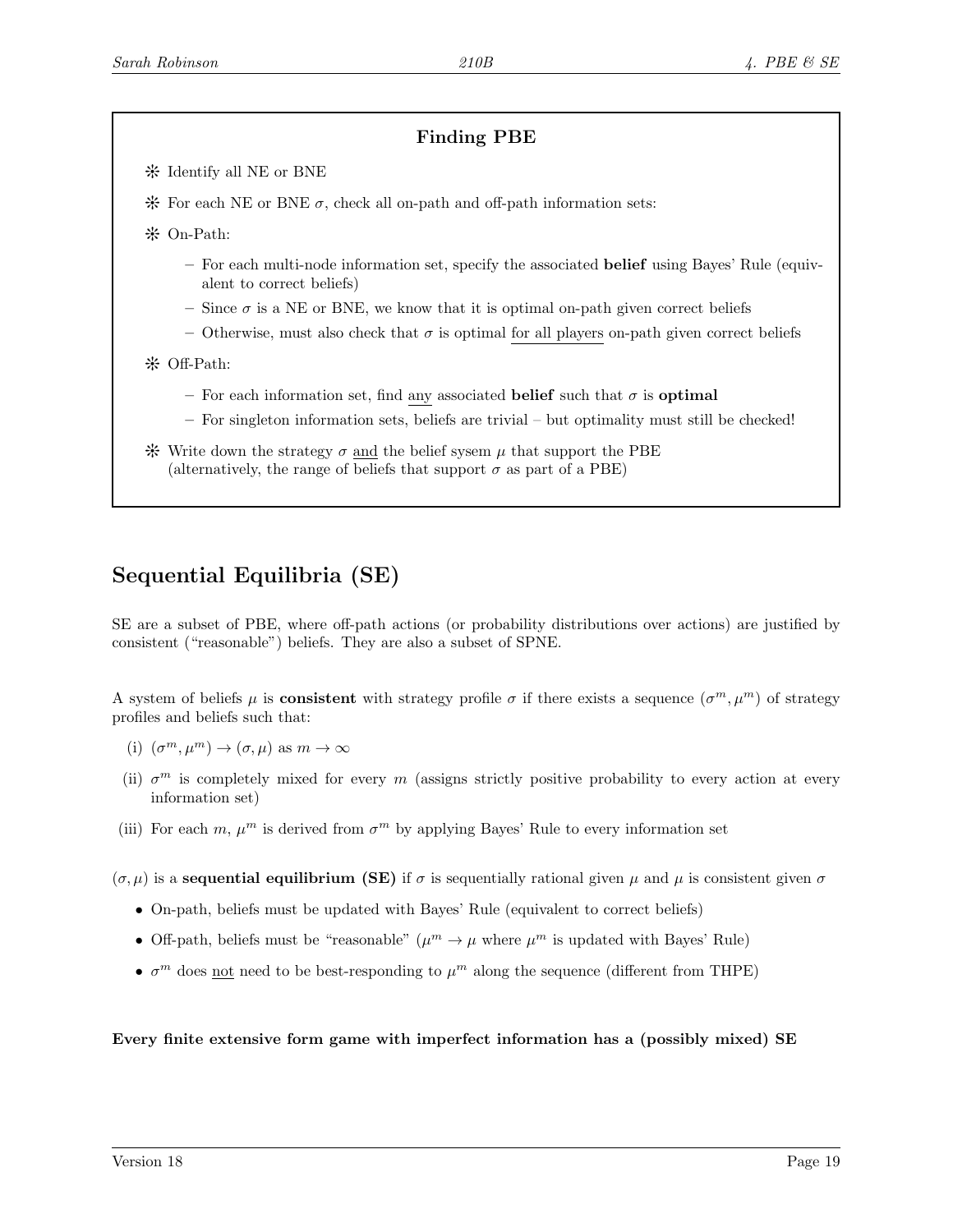## Finding SE

- Y Identify all PBE or SPNE (use SPNE if there are proper subgames)
- $*$  For each PBE or SPNE  $\sigma$ , check whether every information set is reached with positive probability (if so, then  $\sigma$  is an SE)
- Y Otherwise, check all off-path information sets
	- Intuitively, the belief must reflect that if an off-path information set is reached, it is more likely that one mistake was made rather than two
	- No need to verify sequences if not explicitly asked for and are sure that  $(\sigma, \mu)$  is a SE
- $\mathcal$ {H} Write a completely mixed  $\sigma^m$  that converges to  $\sigma$ 
	- Focus on information sets before the information set in question
	- Write  $\sigma^m$  using  $\varepsilon^m \to 0$ , etc.
	- For more actions, try  $\sigma_1^m = ((1 \varepsilon^m (\varepsilon^m)^2) \circ a, \varepsilon^m \circ b, (\varepsilon^m)^2 \circ c)$

 $*$  Derive  $\mu^m$  for the information set using Bayes' Rule

$$
-\mu_i^m(a) = \frac{\text{Probability Player } i \text{ is at node } a}{\text{Probability at node } a + \text{Probability at other nodes in the information set}}
$$

- $\text{# Try to find } \lim_{m \to \infty} \mu^m = \mu$
- $\mathcal$  If  $\mu$  equals some number [0, 1] for all sequences  $\varepsilon^m$ , then check that  $\sigma$  is optimal given  $\mu$
- $\mathcal H$  If  $\mu$  is ambiguous (depends on the exact sequences), then construct any sequences such that  $\mu^m \to \mu$  that makes  $\sigma$  optimal
	- There is no information on which the player in question can update (e.g., they don't know which player made a mistake, or given that a mistake happened they don't know which other action was taken)
	- $\mu^m$  can converge anywhere in [0, 1]
	- Identify the range of  $\mu$  such that  $\sigma$  is optimal and converge there (only need one sequence to show  $\sigma$  is part of an SE)
	- $-e^m = \frac{1}{m}$  is a good place to start
- $\mathcal$ : Write down the strategy  $\sigma$  and the belief system  $\mu$  that support the SE (alternatively, the range of beliefs that support  $\sigma$  as part of a SE)
	- Include on-path beliefs as well as these are technically part of the SE
- \* Example for Player 2's information set:  $\sigma = (AD, X)$  where A ends the game

$$
\sigma_1^m = (((1 - \varepsilon^m) \circ A, \varepsilon^m \circ B), (\gamma^m \circ C, (1 - \gamma^m) \circ D))
$$

 $\mu_2^m(C) = P(\text{at } C \mid P2\text{'s information set is reached}) = \frac{\varepsilon^m \cdot \gamma^m}{\varepsilon^m \cdot \varepsilon^m \cdot \varepsilon^m}$  $\frac{\varepsilon^m\cdot\gamma^m}{\varepsilon^m\cdot\gamma^m+\varepsilon^m(1-\gamma^m)}=\frac{\varepsilon^m\cdot\gamma^m}{\varepsilon}$  $\frac{1}{\varepsilon} = \gamma^m$ 

$$
\mu_2^m(C) \to 0 = \mu_2(C)
$$

In order for  $\sigma$  to be an SE, X must be optimal given  $\mu_2(C) = 0$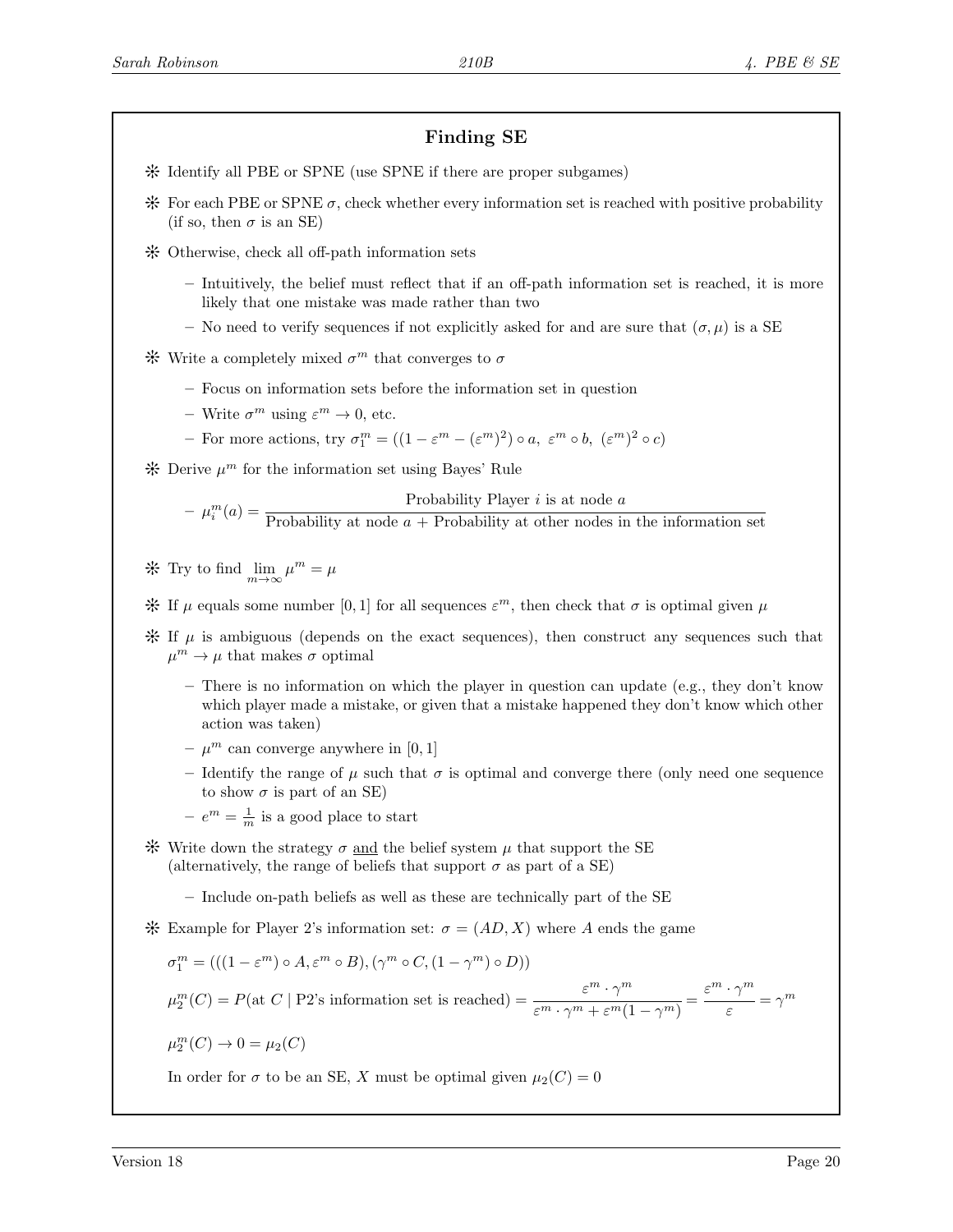# Signaling Games

Signaling games are a subset of extensive form games with imperfect information where PBEs are used. Player 1 knows his type and uses his action to send a signal that Player 2 observes and can act on.

- Stage 0: Nature chooses types  $\theta \in \Theta$  of player 1 from distribution p
- Stage 1: Player 1 observes  $\theta$  and chooses  $a_1 \in A_1$
- Stage 2: Player 2 observes  $a_1$  and chooses  $a_2 \in A_2$
- Payoffs:  $u_1(a_1, a_2, \theta), u_2(a_1, a_2, \theta)$
- A PBE in a signaling game is a strategy profile  $s_1(\theta), s_2(a_1)$ , and beliefs  $\mu_2(\theta \mid a_1)$  such that:
	- (i) Player 1's strategy is optimal given Player 2's strategy For all  $\theta \in \Theta$ ,  $s_1(\theta)$  solves  $\max_{a_1 \in A_1} u_1(a_1, s_2(a_1), \theta)$
	- (ii) Player 2's beliefs are compatible with Bayes' Rule

If any type of Player 1 plays  $a_1$  with positive probability,  $\mu_2(\theta \mid a_1) = \frac{P(s_1(\theta) = a_1)p(\theta)}{\sum_{i=1}^n a_i}$  $\sum$  $\theta' \in \Theta$  $P(s_1(\theta') = a_1)p(\theta')$ 

(iii) Player 2's strategy is optimal given his beliefs and given Player 1's action For all  $a_1 \in A_2$ ,  $s_2(a_1)$  solves  $\max_{a_2 \in A_2}$  $\sum$  $u_2(a_1, a_2, \theta) \mu_2(\theta \mid a_1)$ 

θ∈Θ

PBE in signaling games fall into three categories:

- 1 Separating: Each type of Player 1 uses a different strategy. Hence, by observing  $a_1$ , Player 2 can always back out  $\theta$
- 2 **Pooling:** All types of Player 1 use the same strategy. Hence, from observing  $a_1$ , Player 2 cannot infer anything about  $\theta$
- 3 Semi-Separating: Some types of Player 1 use the same strategy, while some types use different strategies. Hence there is some, but not perfect, learning about  $\theta$  from  $a_1$

We typically do not worry about SE in signaling games. Either every information set is reached with positive probability (separating and semi-separating), or there is no information on which to update and beliefs can be anything (Player 2 doesn't know which type of Player 1 made a mistake)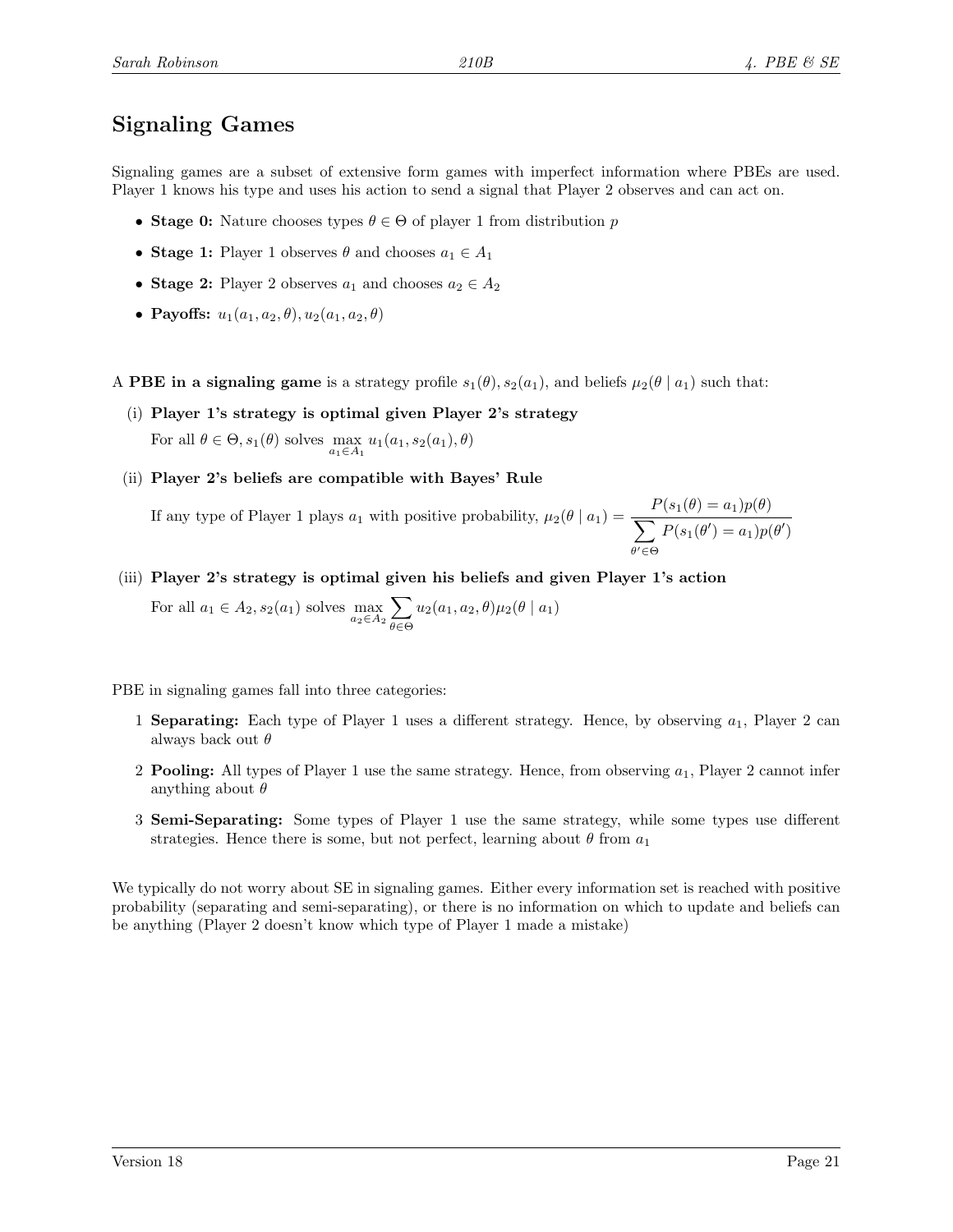## Signaling PBE: Discrete Action Spaces

#### Separating PBE:

- Y Each type picks a different strategy
- Y Assuming the number of types matches the number of strategies, every information set is reached with positive probability so beliefs must be correct
- Y Check that no Player 1 given type and no Player 2 given signal has an incentive to deviate

#### Pooling PBE:

- $*$  All types pick the same strategy
- $*$  Try pooling on one strategy first, then another, etc.
- Y Beliefs at Player 2's on-path information set must reflect the underlying distribution of types
- $*$  Check that given on-path beliefs, Player 2 is best responding
- Y Choose Player 2's off-path strategy such that Player 1 does not have an incentive to deviate
- Y Construct any belief for Player 2's off-path information set such that his off-path strategy is optimal

#### Semi-Separating:

Y At least one type is mixing between strategies and at least one type is not mixing

#### Write down  $\sigma$  and  $\mu$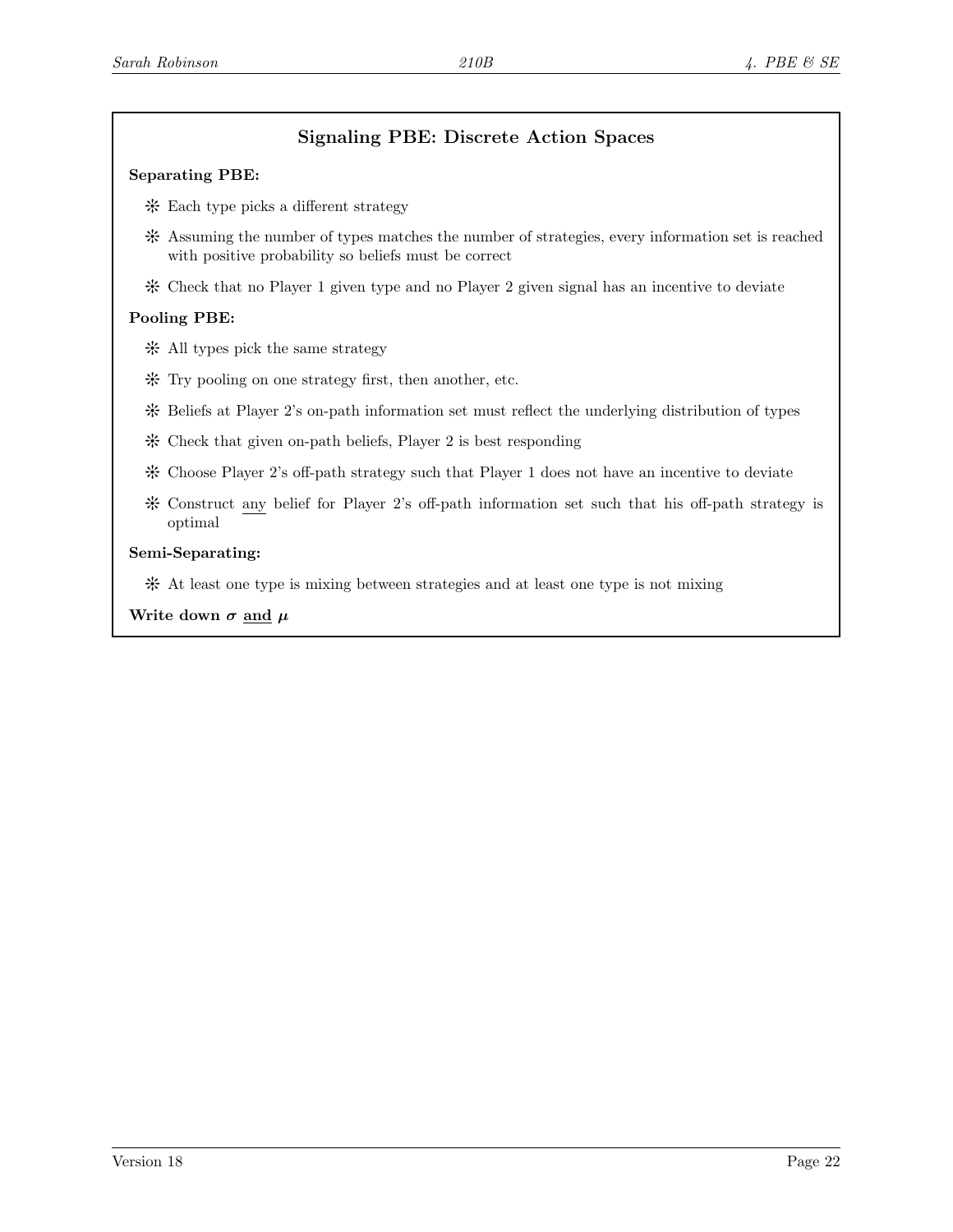## Signaling PBE: Continuous Action Spaces

Player 2 has some belief function  $\mu(a_1) \in [0,1]$ 

Player 2 has some action function  $\mu \rightarrow A_2$ 

#### Separating PBE:

 $\mathscr{H} \mu_Y(a_{1X}) = 0$  and  $\mu_Y(a_{1Y}) = 1$  (for some types X and Y), and Player 2 will map these beliefs into distinct actions  $a_{2X}$  and  $a_{2Y}$ 

 $\mathcal K$  Given  $a_{2X}$  and  $a_{2Y}$ , each type of Player 1 will choose  $a_1$ 

- For the Player 1 "low type", the worst belief Player 2 can have is already occuring (beliefs can't be used to incent the PBE); this type must be optimizing given they are perfectly identified
- $u_X(a_{1X}) \ge u_X(a_{1Y})$  (type X must not deviate to type Y)
- $u_Y(a_{1Y}) \ge u_Y(a_{1X})$  (type Y must not deviate to type X)
- $\mathcal K$  Off-path, Player 2's beliefs (and thus actions) must be such that no type of Player 1 has an incentive to deviate to any  $a_1 \notin \{a_{1X}, a_{1Y}\}\$  (this can be "low" belief / action for everything off-path or more general)

#### Pooling PBE:

\*  $a_{1X} = a_{2X} = a_1^*$ 

- $\mathcal{H}$  μ(a<sup>\*</sup><sub>1</sub>) must be equal to the prior distribution of types, and Player 2 maps this belief into a<sup>\*</sup><sub>2</sub>
- Y Off-path, Player 2's beliefs (and thus actions) must be such that no type of Player 1 has an incentive to deviate to any  $a_1 \neq a_1^*$  (this can be "low belief / action for everything off-path or more general)
- Y To check for deviations, identify the most advantageous deviation and the Player 1 type that is more likely to deviate (has lower utility in the PBE, is the "low" type with nothing to lose, etc.)

#### Semi-Separating:

- $\mathcal K$  Player 2 will observe two different actions; one that corresponds to a for-sure belief (e.g.,  $\mu = 0$ ) and one that corresponds to a Bayes' Rule updated belief  $\mu \notin \{0, 1\}$
- Y The Player 1 type that is mixing must be indifferent to the two actions, while the other type must strictly prefer one action
- $\hat{X}$  Off-path, Player 2's beliefs (and thus actions) must be such that no type of Player 1 has an incentive to deviate (this can be "low belief / action for everything off-path or more general)

Write down  $\sigma$  and  $\mu$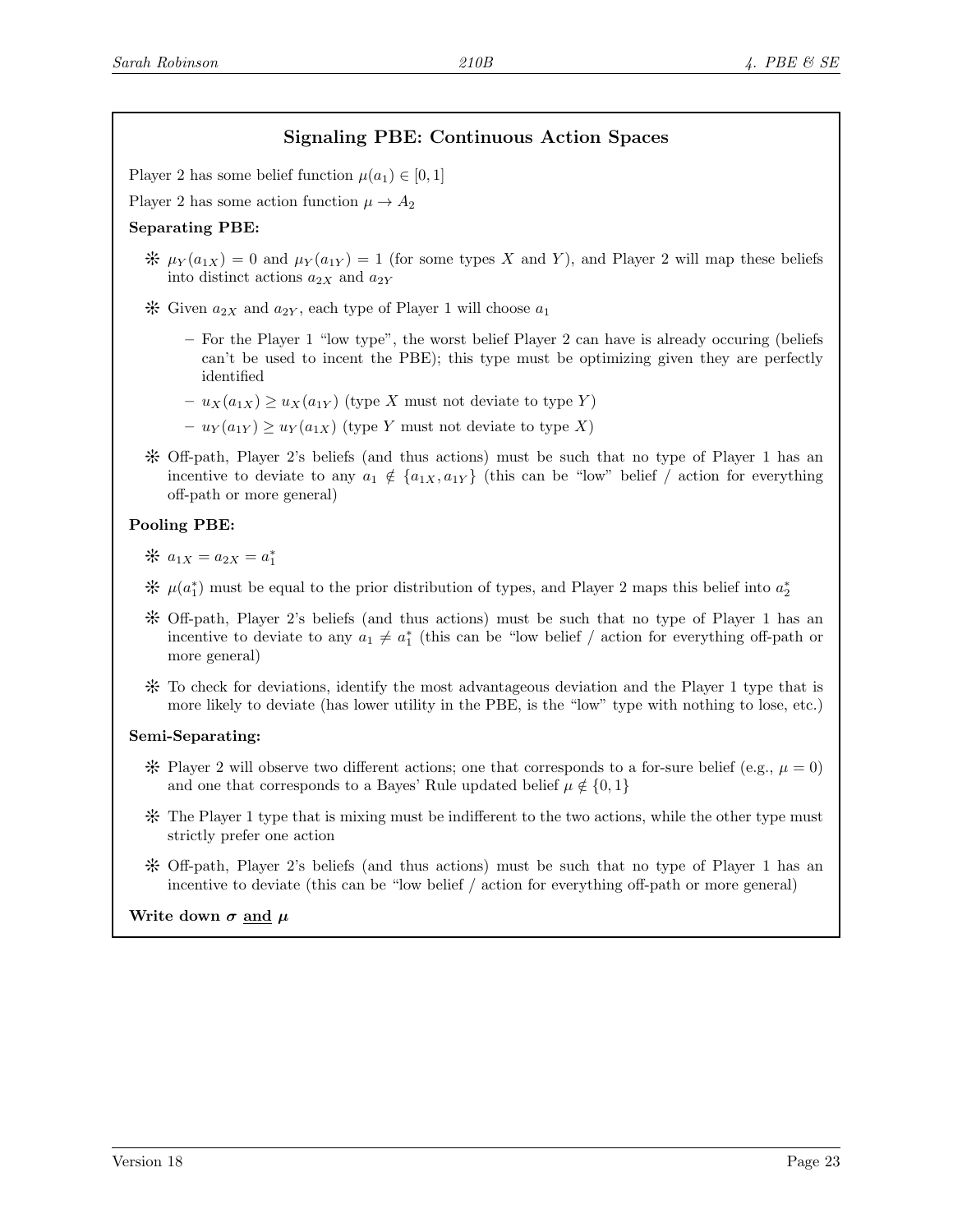# 5. Infinitely Repeated Games

We have until now only considered games over finite time horizons. Infinitely repeated games are a subset of dynamic games where the same strategic interaction occurs over infinite time horizons. They may represent situations where the interaction actually extends forever, or where players know the game is finite but have no knowledge of when it will end. Infinitely repeated games can support a much richer set of possible equilibria, especially when actions are strategically linked over time.

A stage game is a one-period simultaneous move (normal-form) game of complete information given by  $\langle N,(A_i),(v_i)\rangle$  where A is finite.

A **infinitely repeated game** is a game formed by a repetition of the stage game for  $T = \infty$  periods. We assume perfect monitoring such that at the end of every period, every player observes the actions chosen by all players in that period.

A strategy in a repeated game is  $\sigma_i$  :  $\mathcal{H} \to \Delta(A_i)$  where  $\mathcal{H}$  is the space of all possible histories in the repeated game. It specifies what action (or probability distribution over actions) to take in any period following any history at that period. In an infinitely repeated game, clearly  $\mathcal H$  is also infinite; strategies thus identify "states" of histories and map these states to actions.

**Payoffs** are written as infinite sequences of expected payoffs:  $u_i$  ({

$$
[v_i^t\}_{i=1}^{\infty}) = (1 - \delta) \sum_{t=1}^{\infty} \delta^{t-1} v_i^t
$$

- We assume exponential discount factor  $\delta \in [0,1)$
- The sequence of payoffs is normalized by  $(1 \delta)$  for convenience
- $v_i^t = v^* \ \forall t \ \Rightarrow \ u_i(\{v_i^t\}_{t=1}^{\infty}) = v^*$
- $u_i({v_i^t}_{t=1}^{\infty}) = (1 \delta)v_i^1 + \delta u_i({v_i^t}_{t=2}^{\infty})$

A profitable one-shot deviation (POSD) for player *i* is a strategy  $\sigma'_i \neq \sigma_i$  such that (a) there is a unique history  $h^t$  such that for all  $\tilde{h}^t \neq h^t, \sigma'_i(\tilde{h}^t) = \sigma_i(h^t)$  and (b)  $u_i(\sigma'_i, \sigma_{-i} | h^t) > u_i(\sigma | h^t)$ 

• There is exactly one history where  $\sigma'_i$  deviates from  $\sigma_i$ , and the deviation is profitable conditional on reaching that history

#### One-Shot Deviation Principle:

- A strategy profile  $\sigma$  is a NE if and only if there are no POSD on the equilibrium path
- A strategy profile  $\sigma$  is a SPNE if and only if there are no POSD anywhere
- Intuitively, if there exists a profitable deviation then there exists a POSD
- These results are powerful because they limit the deviations we have to check from infinity to the smallest possible deviations
- These results only hold because  $\delta < 1$

If the stage game has a NE, then the infinitely repeated game has a SPNE (repeat the NE always)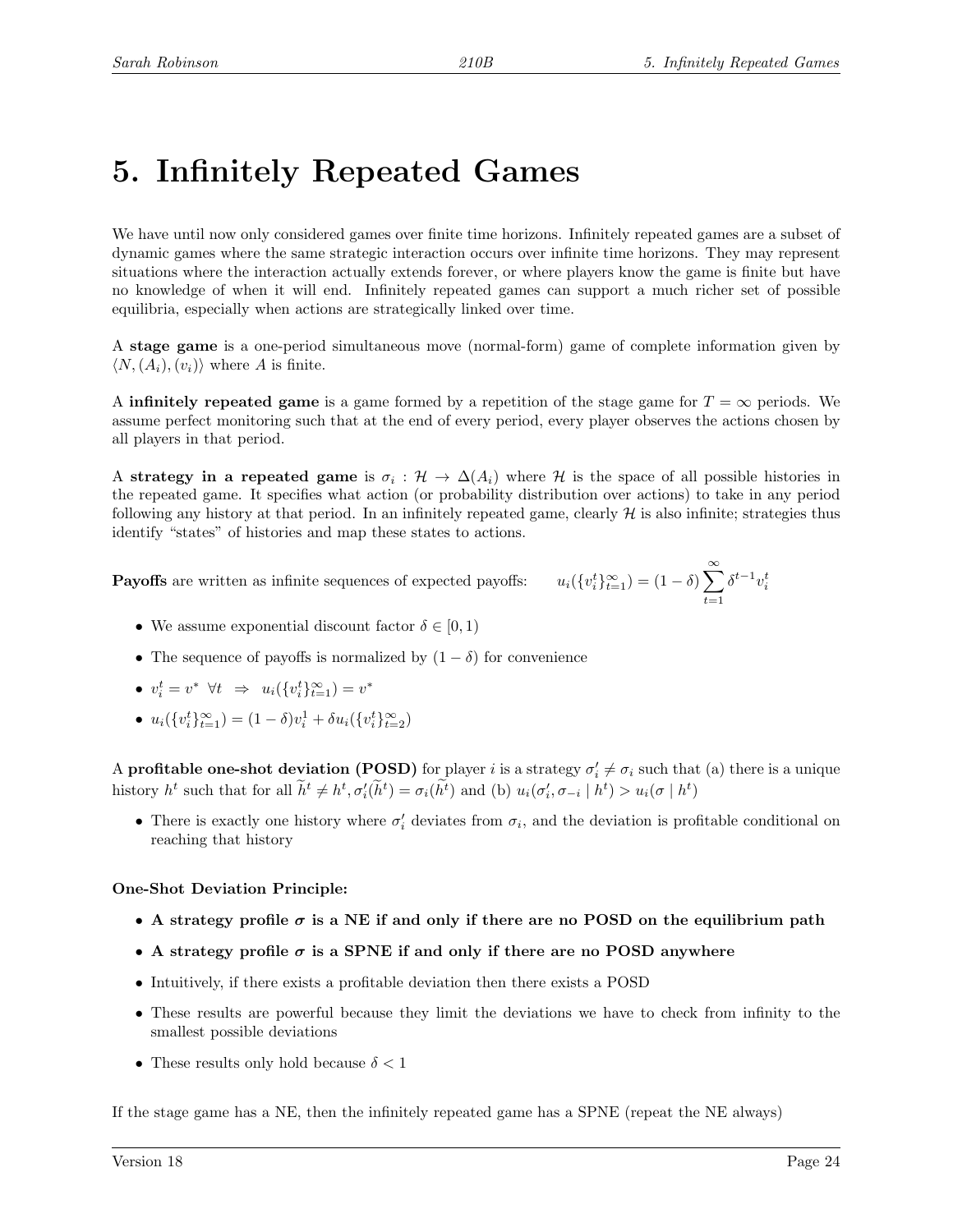## Checking if  $\sigma$  is NE / SPNE in Infinitely Repeated Game

### Given  $\sigma_i : \mathcal{H} \to \Delta(A_i)$ , identify:

- $\mathcal$  The set of states Ω such that  $\Omega \to \Delta(A_i)$ 
	- Each  $\omega \in \Omega$  maps to a unique action
	- $\omega_{CC}$  represents the state where both players are supposed to play C in the next stage game
- $*$  The transition function such that Ω  $\times \prod_{i=1}^{n} A_i \to Ω$ 
	- For each state, every action profile will create a transition to (another or the same) state
- $\mathcal$  Which state the game begins in  $(\omega_0$  "transitions" immediately into a state)
- Y Diagramming the states and transitions with circles and arrows can be helpful

#### Check for POSD in On-Path States (NE):

- For every player, check for POSD in on-path states
- Compare the value of starting in the state and following the strategy  $V_i(\omega)$ , to the value of starting in the state, deviating once, and then following the strategy for the rest of time  $V_i(\omega)$
- Use the diagram to identify the future sequence of states
- If  $V_i(\omega) \widetilde{V}_i(\omega) \geq 0$  for all i and all on-path  $\omega$ , then  $\sigma$  is a NE
- Solve for the range of  $\delta$  that makes  $\sigma$  an NE (use the most restrictive criteria if multiple)
- If a state maps to playing a NE of the stage game, there is no POSD
- Example:

$$
V_1(\omega_{CC}) = u_1(C, C) + \delta V_1(\omega_{CC}) = (1 - \delta) [5 + \delta 5 + \delta^2 5...]
$$

$$
\widetilde{V_1}(\omega_{CC}) = u_1(D, C) + \delta V_1(\omega_{DD}) = (1 - \delta) [6 + \delta 2 + d^2 2 \dots]
$$

#### Check for POSD in Off-Path States (SPNE):

• For every player, check for POSD in every off-path state (as above)

Some strategies for infinitely repeated Prisoner's Dilemma: (must consider both players' strategies):

- Always Defect: Both players following this strategy is a SPNE (repeating the stage NE always)
- Always Cooperate: Both players following this strategy is not a NE
- Grim Trigger: In the first round, play  $C$ . In subsequent rounds, play  $C$  if the history is such that neither player has ever played D; otherwise play D. For a range of  $\delta$  (if players are sufficiently patient), both players following Grim Trigger is a SPNE.
- Tit-for-Tat: In the first round, play  $C$ . In subsequent rounds, play whatever the opponent played in the previous period. Both players following Tit-for-Tat is a NE for a range of  $\delta$ ; it is an SPNE for at most one value of  $\delta$ .
- If both players use Always Cooperate, Grim Trigger, or Tit-for-Tat, we will observe  $(C, C)$  forever, but they are very different strategies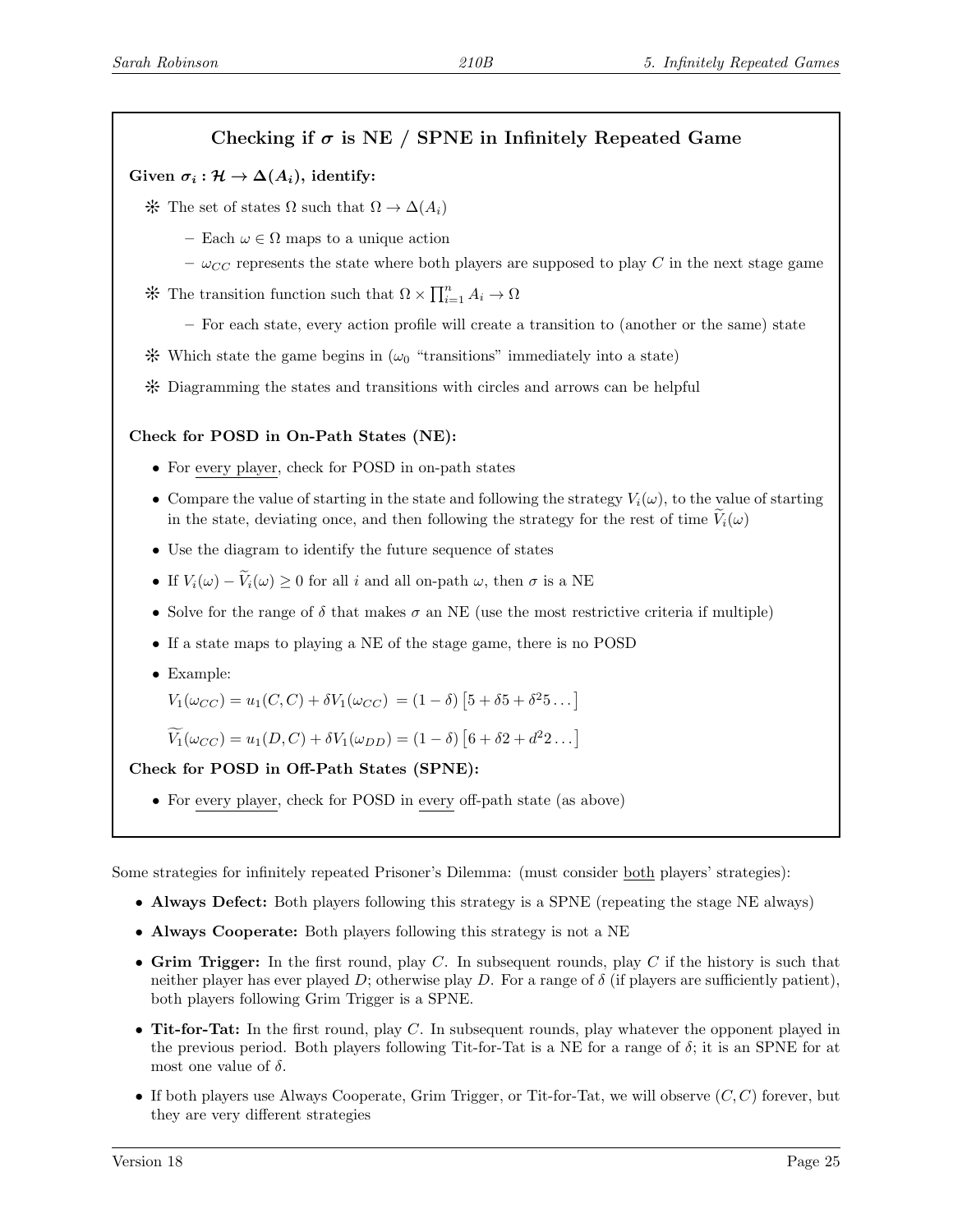## Folk Theorems

Folk theorems specify what payoff profiles can be achieved by a SPNE of an infinitely repeated game.

The set of feasible payoffs,  $V$ , is defined as the convex hull of the set of all payoff vectors that are attained by some action profile of the stage game

- $V = co(\widetilde{V})$  where  $\widetilde{V} = \{(v_1(a), \ldots, v_N(a))\}_{a \in A}$
- A convex hull of  $\tilde{V}$  is the smallest convex set that contains  $\tilde{V}$  and all convex combinations of  $\tilde{V}$
- For 2 players, graph the payoffs of all possible action profiles and connect the points with straight lines

Player *i*'s **Nash-threat** payoff is  $v_i = \inf\{v_i \mid \exists \text{ stage-game (possibly mixed}) \text{ NE } \sigma \ni v_i(\sigma) = v_i\}$ 

• The lowest payoff player  $i$  can receive in a pure or mixed NE

**Nash-Threat Folk Theorem:** Given a stage game, pick any  $v \in V$  such that for all  $i, v_i > \underline{v}_i$ . There exists  $a \underline{\delta} \in [0,1)$  such that for all  $\delta > \underline{\delta}$ , there is a SPNE of the infinitely repeated game with average discounted payoff profile v

- If players are patient enough, any payoff where all players get more than their Nash-threat payoff can be achieved in an SPNE
- Intuitively, can incent a player to follow the strategy so long as his payoff on-path is higher than getting his Nash-threat payoff forever
- For 2 players, find Nash-threats  $(\underline{v}_1, \underline{v}_2)$ . Anything in V from 12:00 to 3:00 can be achieved in SPNE

Player *i*'s **minmax** payoff is given by  $v_i^0 = \min_{\sigma_{-i}} \max_{\sigma_i} v_i(\sigma_i, \sigma_{-i})$  and a vector of payoffs v is **strictly individually rational** if for all  $i, v_i > v_i^0$ 

•  $v_i^0$  is the largest payoff that Player *i* can guarantee himself, even if all of the other players coordinate against him – check all pure strategies of other players and find the minimum best response

Minmax Folk Theorem: Given a finite stage game, let  $V^* \subset V$  be the subset of feasible and strictly individually rational payoffs. If v is in the interior of  $V^*$ , then there is a  $\delta \in [0,1)$  such that for all  $\delta > \delta$ , there is a SPNE of the infinitely repeated stage game with average discounted payoff profile  $v$ 

### Constructing SPNE in Infinitely Repeated Game

- Y Start by identifying NE of the stage game; no players will ever have a POSD from a NE
- Y Easiest construction is a Nash Reversion strategy; if players don't follow the strategy, the punishment is getting a bad NE forever
- Y Otherwise try 1- or 2-period "punishment" states (punishments for deviations don't have to be symmetric across players)
- Y SPNE in infinitely repeated games can include public coordination devices, different strategies for even vs. odd rounds, etc.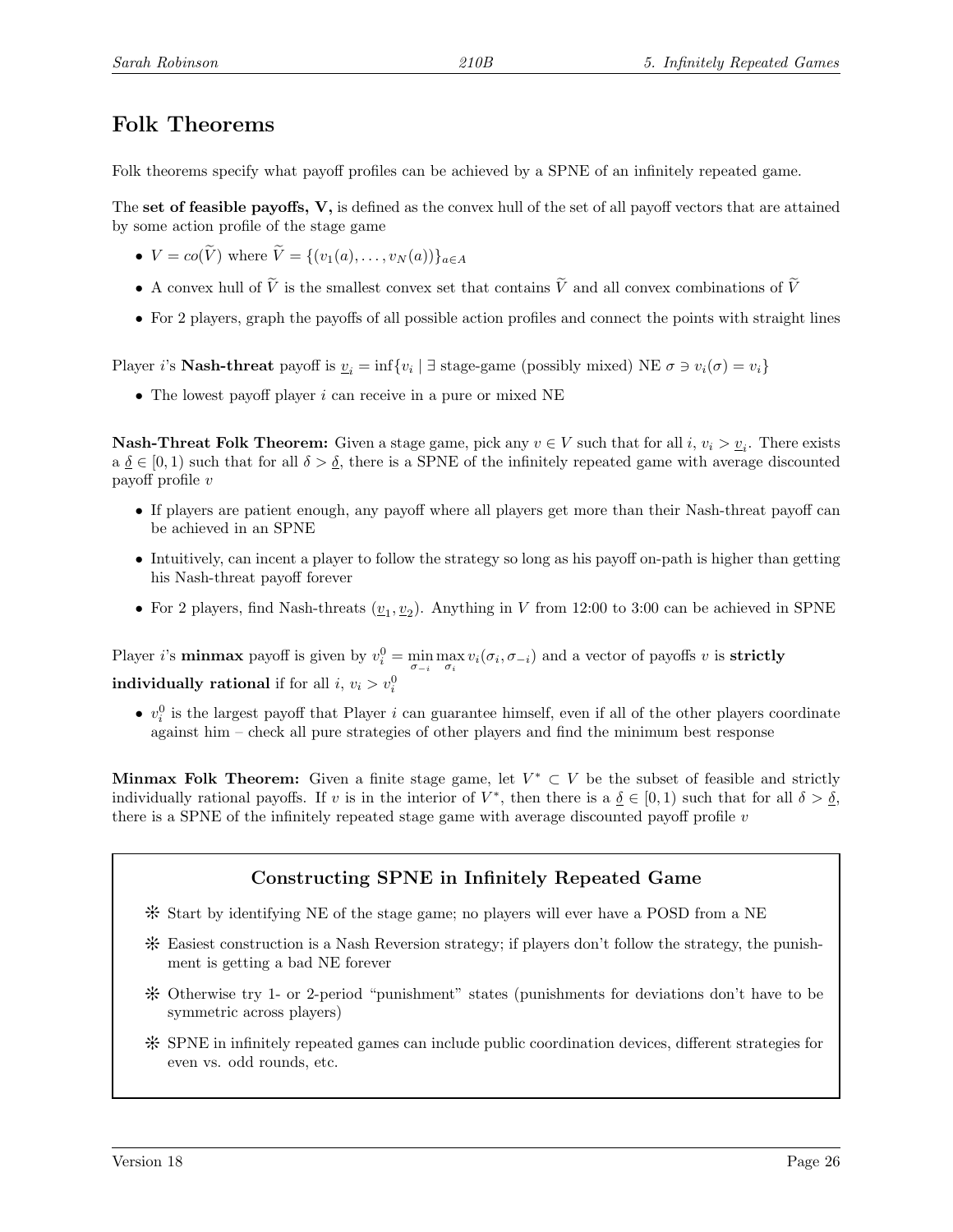# Appendix

# Relating Solution Concepts

Rationalizable Actions: The broadest solution concept. For each player, there is a set of actions that is rationalizable. Rationalizability allows for correlated strategy beliefs, but does not require correct beliefs.

Nash Equilibria (NE): A refinement of rationalizable actions, further assuming each player has correct beliefs about what the other player will do. NE are mixed strategy profiles, made up of rationalizable actions by all players, where no player has an incentive to deviate. NE and its refinements do not allow for correlated strategies.

Subgame Perfect Nash Equilibria (SPNE): A subset of NE for extensive form games. SPNE assumes that all players will play optimally at every information set in a game.

Trembling Hand Perfect Equilibria (THPE): A subset of NE for normal form games. THPE assumes that there is a possibility of slight mistakes in a player's beliefs about what the other players will do.

SPNE and THPE: Are two different solution concepts. The THPE of a game may be a subset of the SPNE, or the SPNE may be a subset of the THPE.

 $\varepsilon$ -Equilibria ( $\varepsilon$ -E):  $\varepsilon$ -equilibrium relaxes the best response assumption, such that one or more players can have a strictly positive but arbitrarily close to 0 incentive to deviate.  $\varepsilon$ -E is an expansion of NE in an attempt to better reflect behavior in actual games.

Correlated Equilibrium (CE): NE and its refinements use mixed strategy profiles, which we have assumed are independent randomizations. CE allows for players to use strategies such that they jointly randomize over action profiles. CE requires correct beliefs, but allows correlated strategies. A NE (pure or mixed) is always a CE.

Evolutionary Stable Strategies: A subset of NE when modeling situations in which the players' actions are determined by the forces of evolution.

Bayesian Nash Equilibrium (BNE): The equivalent of NE in games of incomplete information that have been transformed into games with complete but imperfect information. Similar to NE, BNE do not place any restrictions on strategies off of the equilibrium path (can include things like non-credible threats).

Mixed NE and BNE: Consider a sequence of Bayesian games that converges to a complete information normal form game (e.g., two players have different, randomized payoffs but the range of randomizations is approaching zero). In general, every NE (pure or mixed) of the complete information is the limit of NE for the sequence of Bayesian games. As players have a unique best response along the sequence, they are not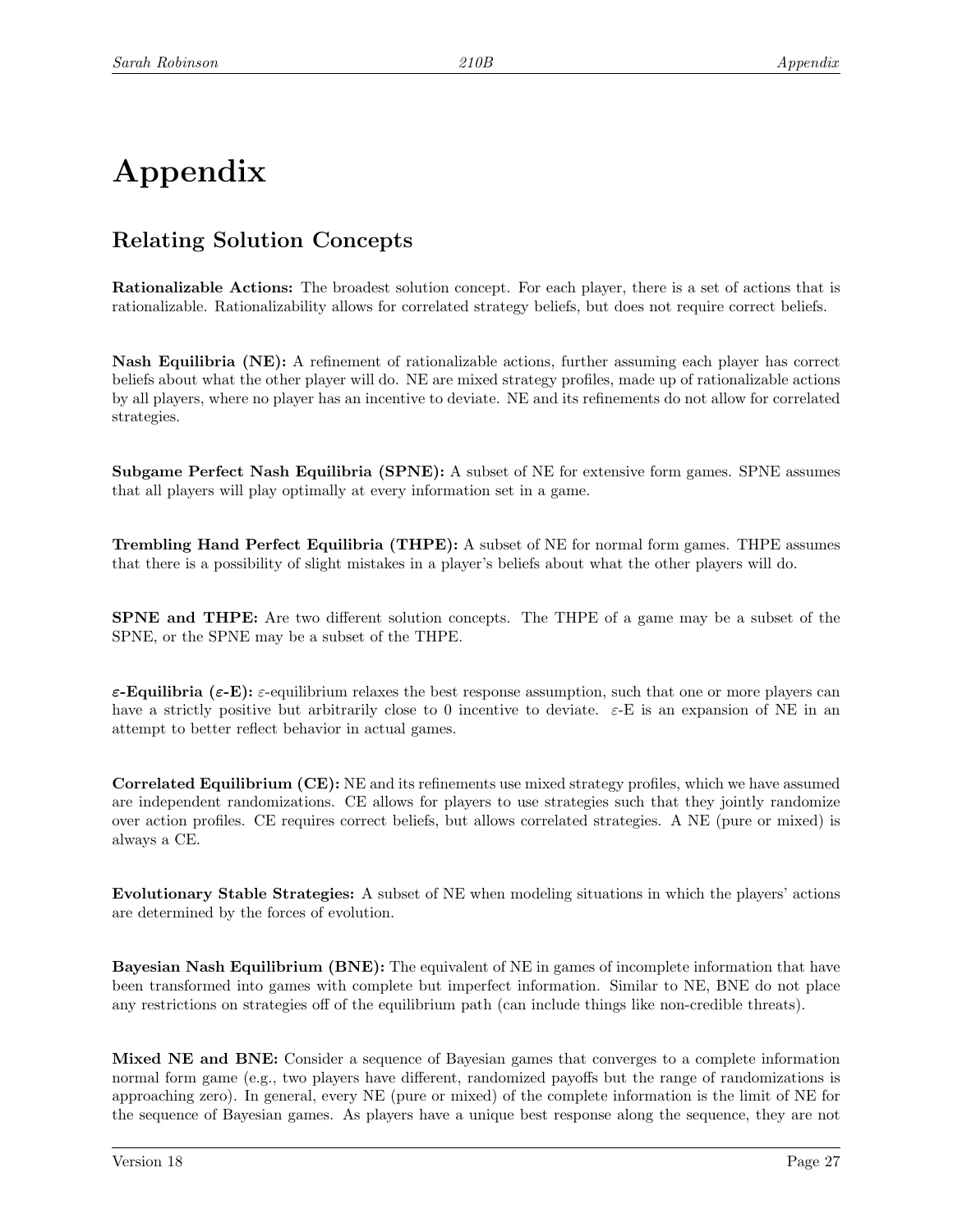randomizing. Thus mixed NE in complete information games can be viewed as pure strategy equilibria in a close-by Bayesian game.

Global Games: Games of incomplete information where players receive correlated signals of the underlying state of the world. We use global games to make predictions about what NE would be played as the range of signals goes to zero.

Perfect Bayesian Equilibrium (PBE): In games of incomplete information, a subset of NE or BNE (whichever applies) where off-path strategies are justfied by some (any) belief.

Sequential Equilibrium (SE): A subset of PBE, where off-path actions (or probability distributions over actions) are justified by consistent ("reasonable") beliefs. They are also a subset of SPNE.

NE, PBE, and SE as Long-Term Play: We can think of NE as an equilibrium reached after long-term play, where players learn about each others' strategies. Similarly, we can think of PBE as where players plan to behave optimally off-path, but have never observed what happens off-path so can believe anything. SE are where the other players make shaky-hand mistakes every so often, so each player learns what happens off-path and plan to behave optimally in response.

Signaling Games: A subset of extensive form games with imperfect information where PBEs are used. Player 1 knows his type and uses his action to send a signal that Player 2 observes and can act on.

Infinitely Repeated Games: A subset of dynamic games where the same strategic interaction occurs over infinite time horizons. We look at NE and SPNE in infinitely repeated games.